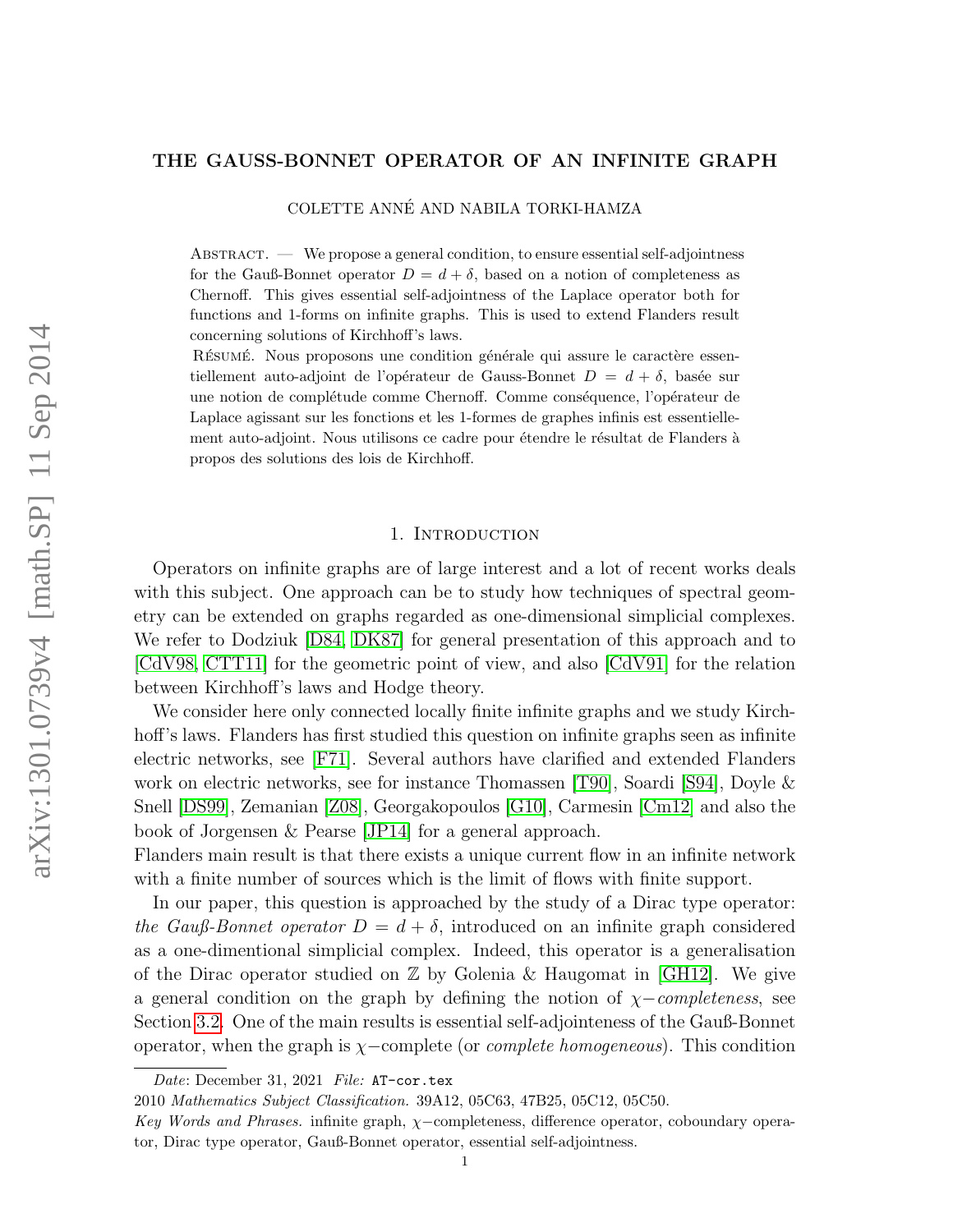covers the situations of [\[M09\]](#page-19-3), and [\[T10\]](#page-19-4) (or [\[T12\]](#page-19-5)), it is satisfied by locally finite graphs which are complete for some intrinsic pseudo metric, as defined in [\[HKMW13\]](#page-18-11) (although the results of [\[HKMW13\]](#page-18-11) are valid in a more general context of graphs not necessarily locally finite), and it is a discrete version of a result of Chernoff, see [\[Ch73\]](#page-18-12), in the case of manifolds. One of the applications in his paper concludes that, on a complete manifold, every power of the Dirac operator  $d + \delta$  is essentially selfadjoint. In particular, for every power of the Laplace-Beltrami operator, essential self-adjointness is true.

In Section [4.3,](#page-13-0) we define the property of *positivity at infinity* for Dirac type operators. And by adding this assumption on our Gauß-Bonnet operator, we prove that its range is closed and consequently the Hodge property holds, in a similar result as Anghel's for compact Riemannian manifold, see [\[A93\]](#page-18-13). This situation permits us to enlarge the conditions on the current source and the voltage source in the Flanders problem. In Section [5,](#page-15-0) we give new examples of infinite graphs where it applies.

# 2. Preliminaries

2.1. Definitions on Graphs. (cf. [\[LP14\]](#page-18-14)) A graph K is a simplicial complex of dimension one. We denote by  $\mathcal V$  the set of vertices and  $\mathcal E$  the set of *oriented edges*, considered as a subset of  $V \times V$ . We assume that  $\mathcal E$  is symmetric without loops:

$$
v \in \mathcal{V} \Rightarrow (v, v) \notin \mathcal{E}, \quad (v_1, v_2) \in \mathcal{E} \Rightarrow (v_2, v_1) \in \mathcal{E}.
$$

Choosing an orientation of the graph consists of defining a partition of  $\mathcal{E}$ :

$$
\mathcal{E}^+ \sqcup \mathcal{E}^- = \mathcal{E}
$$
  

$$
(v_1, v_2) \in \mathcal{E}^+ \Longleftrightarrow (v_2, v_1) \in \mathcal{E}^-.
$$

For  $e = (v_1, v_2) \in \mathcal{E}$ , let's set

$$
e^+ = v_2, e^- = v_1, -e = (v_2, v_1).
$$

 $e^+$  and  $e^-$  are called boundary points of the edge  $e$ .

2.1.1. A path between two vertices  $x, y$  in V is a finite set of edges  $e_1, \ldots, e_n, n \ge 1$ such that

$$
e_1^- = x, e_n^+ = y
$$
 and, if  $n \ge 2, \forall j, 1 \le j \le (n-1) \Rightarrow e_j^+ = e_{j+1}^-.$ 

Notice that each path has a beginning and an end, and that an edge is a path. Let us denote  $\Gamma_{xy}$  the set of the paths from the vertex x to the vertex y.

2.1.2. The graph is *connected* if two vertices are always related by a path, *ie.* if  $\Gamma_{xy}$  is non empty for all  $x, y$  in  $\mathcal{V}$ .

2.1.3. The graph is *locally finite* if each vertex belongs to a finite number of edges. The *degree* or *valence* of a vertex  $x \in V$  is the cardinal of the set  $\{e \in \mathcal{E}; e^+ = x\}.$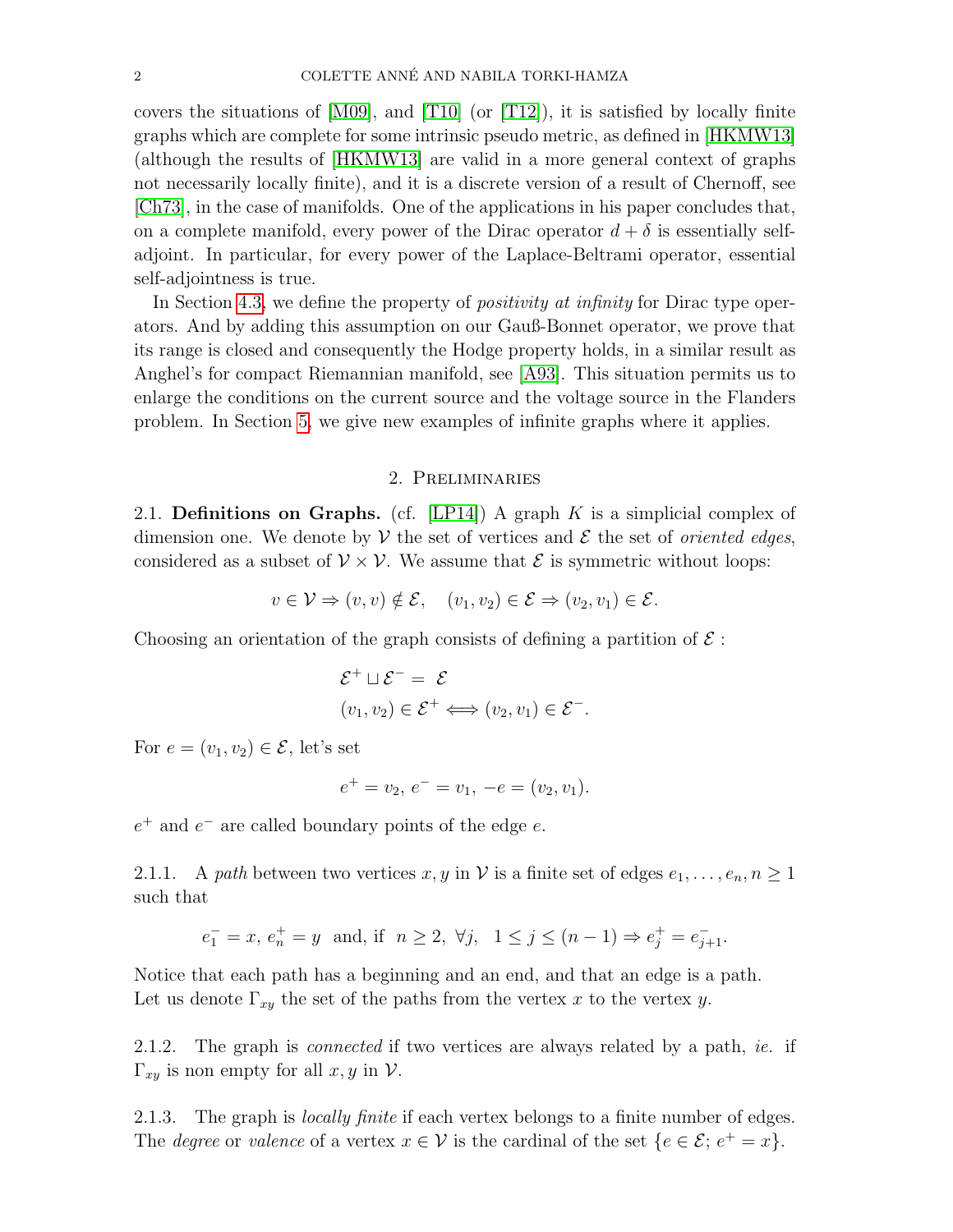<span id="page-2-2"></span>2.1.4. A subgraph of a graph K is a graph  $K_0 = (\mathcal{V}_0, \mathcal{E}_0)$  such that  $\mathcal{V}_0 \subset \mathcal{V}$  and  $\mathcal{E}_0 \subset \mathcal{E}.$ 

**Remark 1.** All the graphs we shall consider on the sequel will be connected, locally finite, so with countably many vertices.

2.2. Functions and forms. The 0–cochains are just scalar functions on  $V$ , we denote the set by  $C^0(K)$ .

The 1–cochains or forms are odd scalar functions on  $\mathcal E$  we denote the set by  $C^1(K)$ . Thus we have

$$
C^{0}(K) = \mathbb{C}^{\mathcal{V}},
$$
  
\n
$$
C^{1}(K) = \{\varphi : \mathcal{E} \to \mathbb{C}, \varphi(-e) = -\varphi(e)\}.
$$

The sets of cochains with finite support are denoted by  $C_0^0(K)$ ,  $C_0^1(K)$ . To obtain Hilbert spaces we need weights, let us give

$$
c:\mathcal{V}\to\mathbb{R}_+^*,
$$

and

<span id="page-2-0"></span>
$$
r: \mathcal{E} \to \mathbb{R}_+^*
$$
 even

so  $r(-e) = r(e)$ .

They define scalar products:

$$
\forall f, g \in C_0^0(K); \langle f, g \rangle = \sum_{v \in \mathcal{V}} c(v) f(v) \overline{g}(v)
$$
  

$$
\forall \varphi, \psi \in C_0^1(K); \langle \varphi, \psi \rangle = \frac{1}{2} \sum_{e \in \mathcal{E}} r(e) \varphi(e) \overline{\psi}(e) \tag{1}
$$

**Remark 2.** As the products  $r(e) \varphi(e) \overline{\psi}(e)$ ,  $e \in \mathcal{E}$  in [\(1\)](#page-2-0) are even, the term  $\frac{1}{2}$ 2 allows to recover the usual definition.

Remark 3. In the context of electric networks, our weight on edges would play the role of the conductance, the intensity would be on  $e \in \mathcal{E} : I(e) = r(e)\varphi(e)$  and the energy  $\|\varphi\|^2 = \frac{1}{2}$  $\frac{1}{2}\sum_{e\in\mathcal{E}}$ 1  $\frac{1}{r(e)}I(e)^2$ . So, indeed,  $\frac{1}{r(e)}$  is the resistance of the edge e!

Let us finally define the Hilbert spaces  $L_2(\mathcal{V})$  and  $L_2(\mathcal{E})$  as the sets of cochains with finite norm, we have

$$
L_2(\mathcal{V}) = \overline{C_0^0(K)},
$$
  

$$
L_2(\mathcal{E}) = \overline{C_0^1(K)}.
$$

and put

<span id="page-2-1"></span>
$$
\mathcal{H} = L_2(\mathcal{V}) \oplus L_2(\mathcal{E}), \forall F = (f, \varphi) \in \mathcal{H}, ||F||^2 = ||f||^2 + ||\varphi||^2.
$$
 (2)

*Comment.*  $L_2(\mathcal{V})$  and  $L_2(\mathcal{E})$  can be considered as subspaces of  $\mathcal{H}$ , this justifies that all the  $L_2$ -norms have the same notation.

### 2.3. Operators.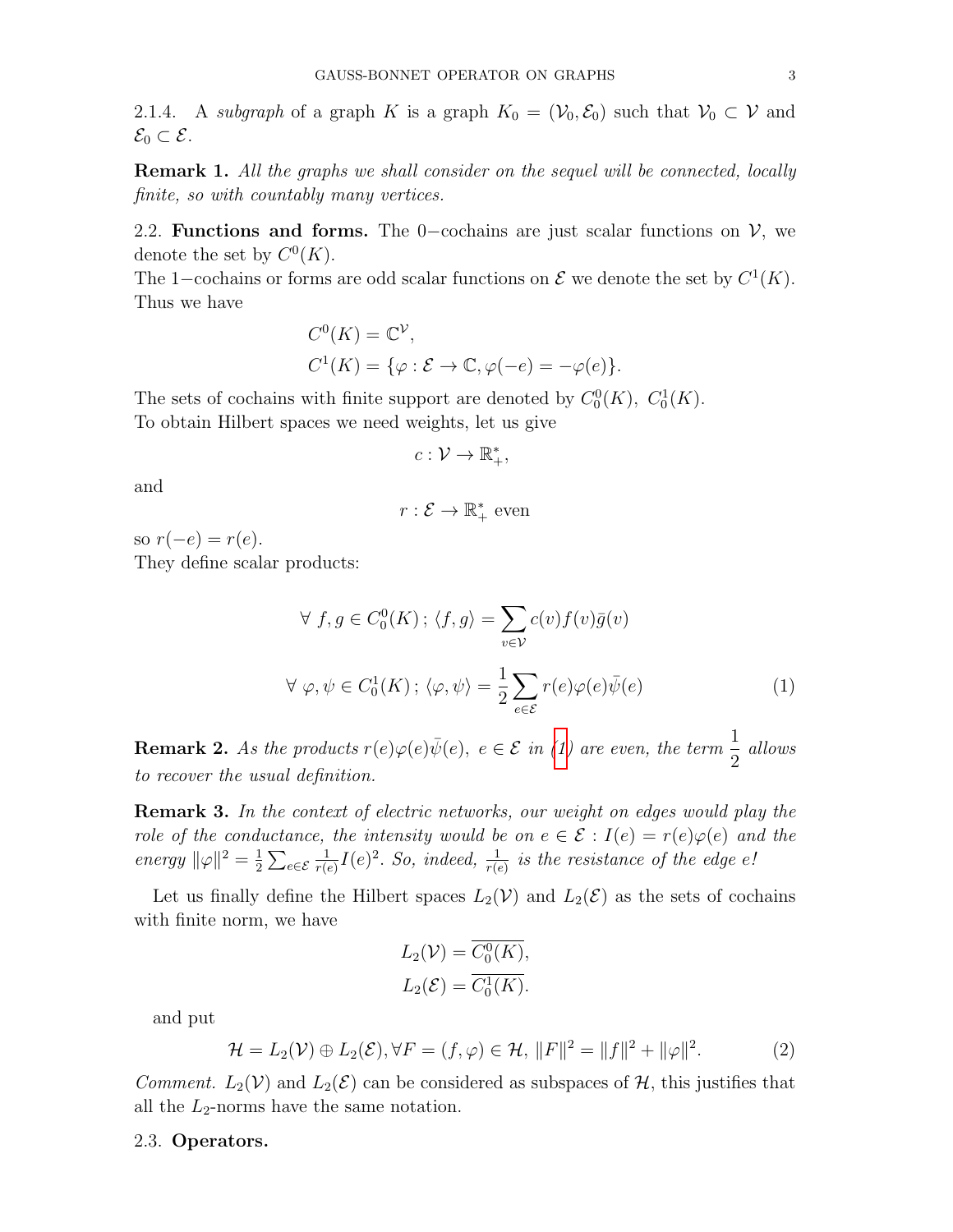2.3.1. The difference operator. It is the operator

$$
d: C_0^0(K) \to C_0^1(K),
$$

given by

<span id="page-3-2"></span>
$$
d(f)(e) = f(e^+) - f(e^-),
$$
\n(3)

for  $f \in C_0^0(K)$ ,  $e \in \mathcal{E}$ .

2.3.2. The coboundary operator. It is  $\delta$  the formal adjoint of d. Thus it satisfies

<span id="page-3-0"></span>
$$
\langle \mathrm{d}f, \varphi \rangle = \langle f, \delta \varphi \rangle \tag{4}
$$

for all  $f \in C_0^0(K)$  and  $\varphi \in C_0^1(K)$ .

**Lemma 4.** The coboundary operator  $\delta: C_0^1(K) \to C_0^0(K)$ , acts as

<span id="page-3-1"></span>
$$
\delta(\varphi)(x) = \frac{1}{c(x)} \sum_{e,e^+ = x} r(e)\varphi(e). \tag{5}
$$

*Proof.* — Using the equation  $(4)$ , we have

$$
\frac{1}{2} \sum_{e \in \mathcal{E}} r(e) \left( f(e^+) - f(e^-) \right) \overline{\varphi}(e) = \frac{1}{2} \sum_{x \in \mathcal{V}} f(x) \overline{\left( \sum_{e^+ = x} r(e) \varphi(e) - \sum_{e^- = x} r(e) \varphi(e) \right)}
$$

But  $r\varphi$  is odd and  $\mathcal E$  symmetric, so

$$
\sum_{e^- = x} r(e)\varphi(e) = -\sum_{e^+ = x} r(e)\varphi(e).
$$

We remark that the sum entering in the formula [\(5\)](#page-3-1) of  $\delta$  is finite due to the hypothesis that the graph is locally finite.  $\square$ 

**Remark 5.** The operator d is defined by [\(3\)](#page-3-2) on  $C^0(K)$ , but to define  $\delta$  on  $C^1(K)$ , we need an hypothesis on  $K$ : we suppose that the graph is locally finite. This hypothesis could be weakened by assuming that the edge weights  $r(e)$ ,  $e \in \mathcal{E}$  are summable around each vertex as considered in [\[KL12\]](#page-18-15).

With these two operators we can define the following two operators.

2.3.3. The Gauß-Bonnet operator. It is the endomorphism

$$
D = d + \delta : C_0^0(K) \oplus C_0^1(K) \to C_0^0(K) \oplus C_0^1(K)
$$

given by

$$
D(f, \varphi) = (\delta \varphi, df)
$$

for all  $f \in C_0^0(K)$  and  $\varphi \in C_0^1(K)$ .

**Remark 6.** On a locally finite graph, the operator D extends to  $C^0(K) \oplus C^1(K)$ and we still denote it D if there is no confusion.

The domain  $C_0^0(K) \oplus C_0^1(K)$  of D is dense in the Hilbert space  $\mathcal H$  (defined in [\(2\)](#page-2-1)). This operator is symmetric and of Dirac type, *i.e.*  $D^2$  is of Laplace type.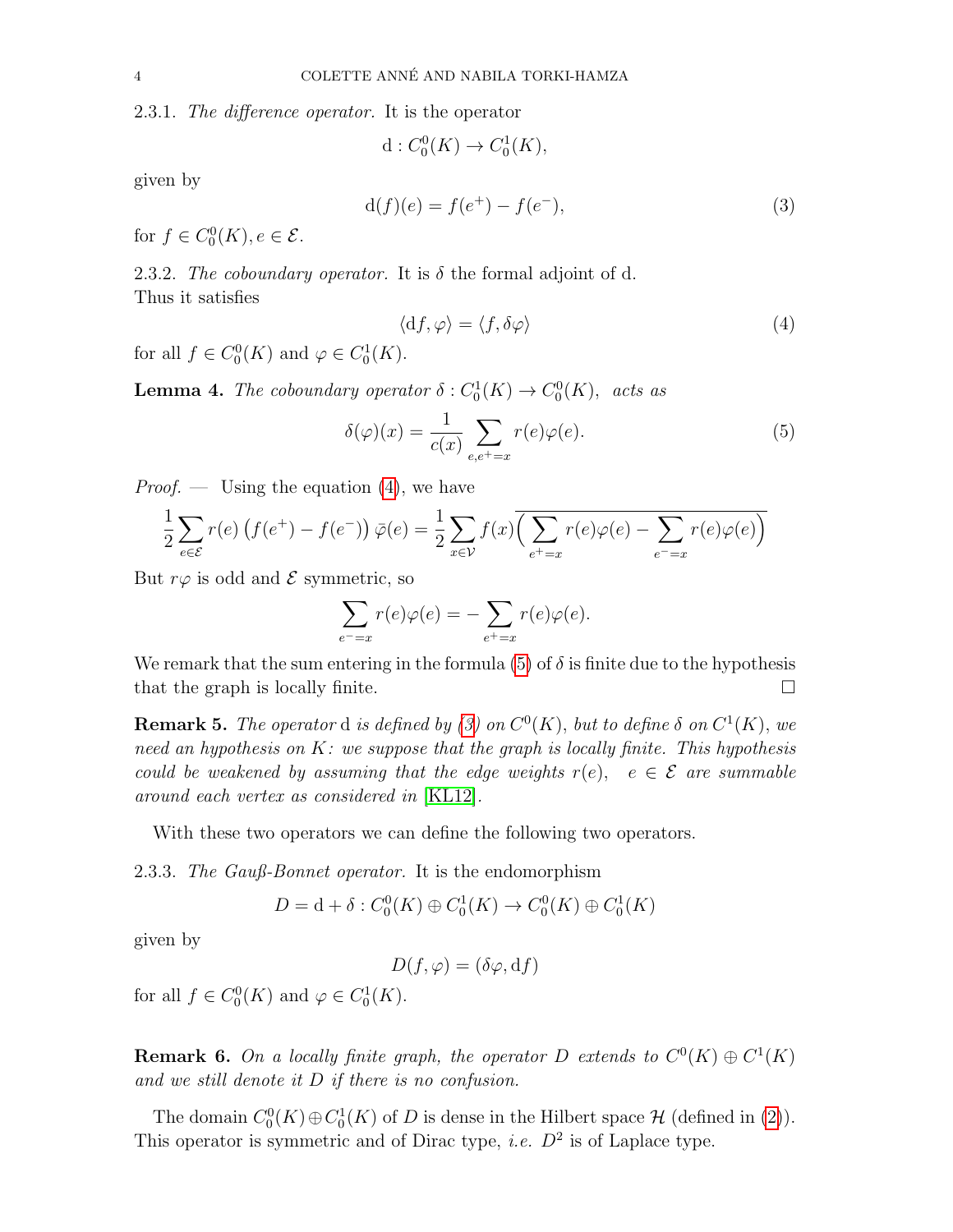2.3.4. Laplacian. By definition, it is

$$
\Delta = D^2 : C_0^0(K) \oplus C_0^1(K) \circlearrowleft.
$$

This operator preserves the direct sum  $C_0^0(K) \oplus C_0^1(K)$ , so we can write

$$
\Delta = \Delta_0 \oplus \Delta_1.
$$

## <span id="page-4-0"></span>2.4. **Metrics.** By analogy to Riemannian geometry, we call *metric* an even function

$$
a:\mathcal{E}\to\mathbb{R}_+^*.
$$

It defines a distance on the graph  $K$  in the following way. One first defines the *length of a path*: for  $\gamma = (e_1, \ldots, e_n)$ 

$$
l_a(\gamma) = \sum_{j=1}^n \sqrt{a(e_j)}.
$$

Then the *metric distance* between two vertices  $x, y$  is given by

$$
d_a(x,y) = \inf_{\gamma \in \Gamma_{xy}} l_a(\gamma).
$$

# 3. Closability and Self-adjointness

### 3.1. Closability.

**Lemma 7.** If the graph K is connected and locally finite the operators d and  $\delta$  are closable.

*Proof.* — Let us suppose that there exists a sequence  $(f_n)_{n\in\mathbb{N}}$  in  $C_0^0(K)$  such that  $||f_n|| \to 0$  and  $(d(f_n))_n$  converges. Let us denote by  $\varphi$  this limit. We have to show that  $\varphi = 0$ . If

$$
||f_n|| + ||d(f_n) - \varphi|| \to 0,
$$

then for each vertex v,  $f_n(v)$  converges to 0 and for each edge e,  $d(f_n)(e)$  converges to  $\varphi(e)$ . But by the first statement and the expression of d, for each edge e,  $d(f_n)(e)$ converges to 0.

The same can be done for  $\delta$ : convergence in norm to 0 of a sequence  $(\varphi_n)_n$ implies pointwise convergence to 0 which implies pointwise convergence of  $\delta(\varphi_n)$  to 0, because of local finiteness of the graph; if  $\delta(\varphi_n)$  converges in norm, it must be to 0.

Thus, we can consider different extensions of these operators in the framework of Hilbert spaces (see [\[RS80\]](#page-19-6)).

The smallest extension is the closure, denoted  $\bar{d} = d_{min}$  (resp.  $\bar{\delta} = \delta_{min}$  and  $D = D_{min}$ ) has the domain

$$
\text{Dom}(\mathbf{d}_{min}) = \{ f \in L_2(\mathcal{V}); \, \exists (f_n)_{n \in \mathbb{N}}, \, f_n \in C_0^0(K), \, L_2 - \lim_{n \to \infty} f_n = f, \, L_2 - \lim_{n \to \infty} \mathbf{d}(f_n) \text{ exists } \} \quad (6)
$$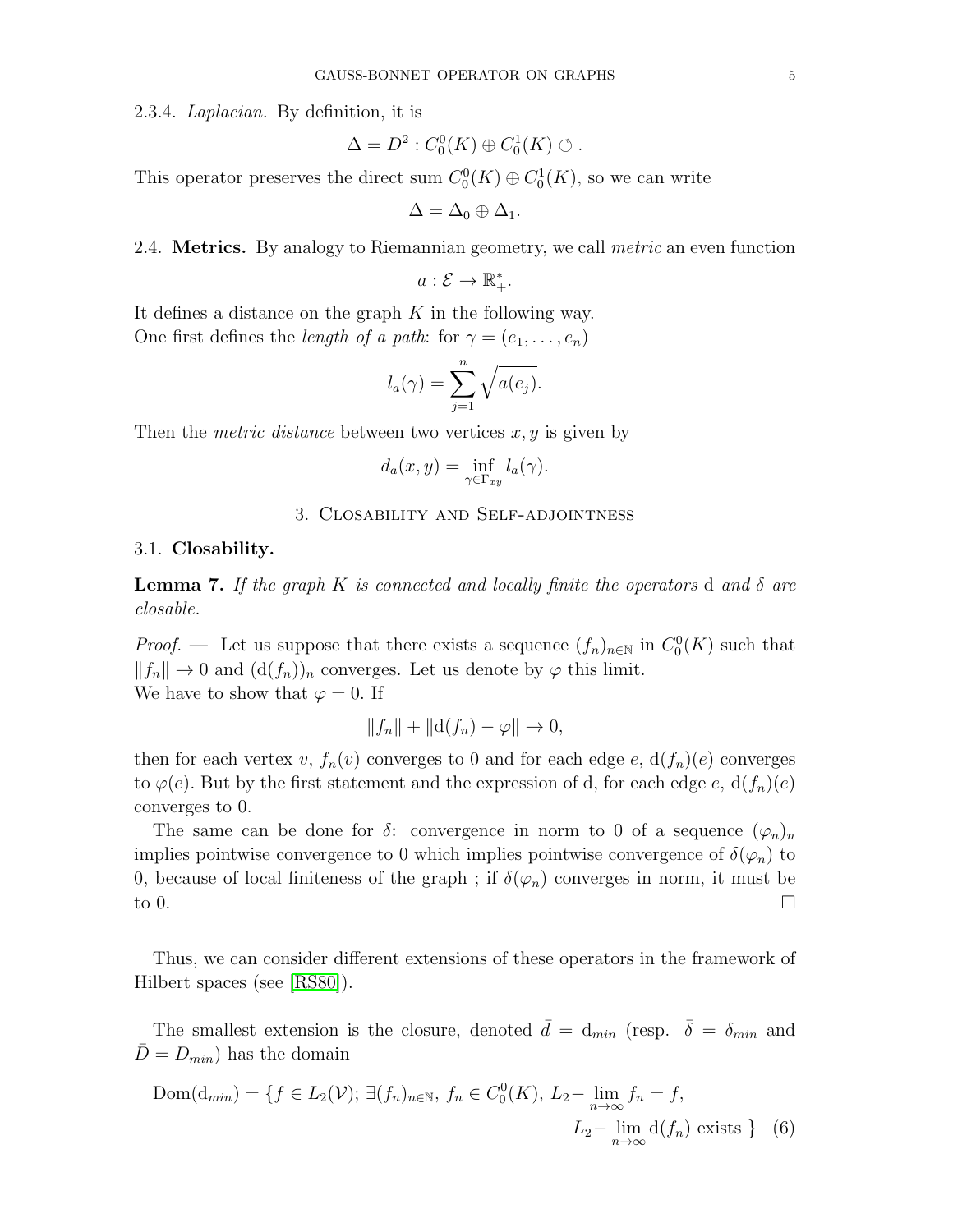for such an  $f$ , one puts

$$
d_{min}(f) = \lim_{n \to \infty} d(f_n).
$$

The largest is  $d_{max} = \delta^*$ , the adjoint operator of  $\delta_{min}$ , (resp.  $\delta_{max} = d^*$ , the adjoint operator of  $d_{min}$ .)

# <span id="page-5-0"></span>3.2. A sufficient condition for self-adjointness of D.

3.2.1. Geometric hypothesis for the graph K.

**Definition 8.** The graph K is  $\chi$ -complete if there exists a increasing sequence of finite sets  $(B_n)_{n\in\mathbb{N}}$  such that  $\mathcal{V}=\mathbb{O}B_n$  and there exist related functions  $\chi_n$  satisfying the following three conditions:

(i) 
$$
\chi_n \in C_0^0(K)
$$
,  $0 \le \chi_n \le 1$   
\n(ii)  $v \in B_n \Rightarrow \chi_n(v) = 1$   
\n(iii)  $\exists C > 0, \forall n \in \mathbb{N}, x \in \mathcal{V}, \frac{1}{c(x)} \sum_{e,e^{\pm}=x} r(e) d\chi_n(e)^2 \le C$ .

For this type of graphs one has

$$
\forall p \in \mathbb{N}, \exists n_p, n \ge n_p \Rightarrow \forall e \in \mathcal{E}, \text{ such that } e^+ \text{ or } e^- \in B_p, d\chi_n(e) = 0 \tag{7}
$$

$$
\mathcal{E} = \mathbb{O}\mathcal{E}_n \text{ if } \mathcal{E}_n = \{e \in \mathcal{E}, e^+ \in B_n \text{ or } e^- \in B_n\}
$$
 (8)

$$
\forall f \in L_2(\mathcal{V}), \lim_{n \to \infty} \langle \chi_n f, f \rangle = ||f||^2 \tag{9}
$$

$$
\forall \varphi \in L_2(\mathcal{E}), \|\varphi\|^2 = \lim_{n \to \infty} \frac{1}{2} \sum_{e \in \mathcal{E}} r(e) \chi_n(e^+) |\varphi(e)|^2 \tag{10}
$$

<span id="page-5-3"></span><span id="page-5-2"></span><span id="page-5-1"></span>and 
$$
\lim_{n \to \infty} \sum_{e \in \text{supp}(\mathrm{d}\chi_n)} r(e)|\varphi(e)|^2 = 0.
$$
 (11)

Example 9. Let us consider an infinite tree with increasing valence:



Taking constant weights on vertices and edges, this graph is  $\chi$ −complete. Indeed, one can define generations of vertices on such a graph: the considered origin vertex O is of generation 0 and valence 2, it is related to two vertices which are of generation 1 and valence 3, and more generally there are  $2n!$  vertices of generation n and valence  $(n+2).$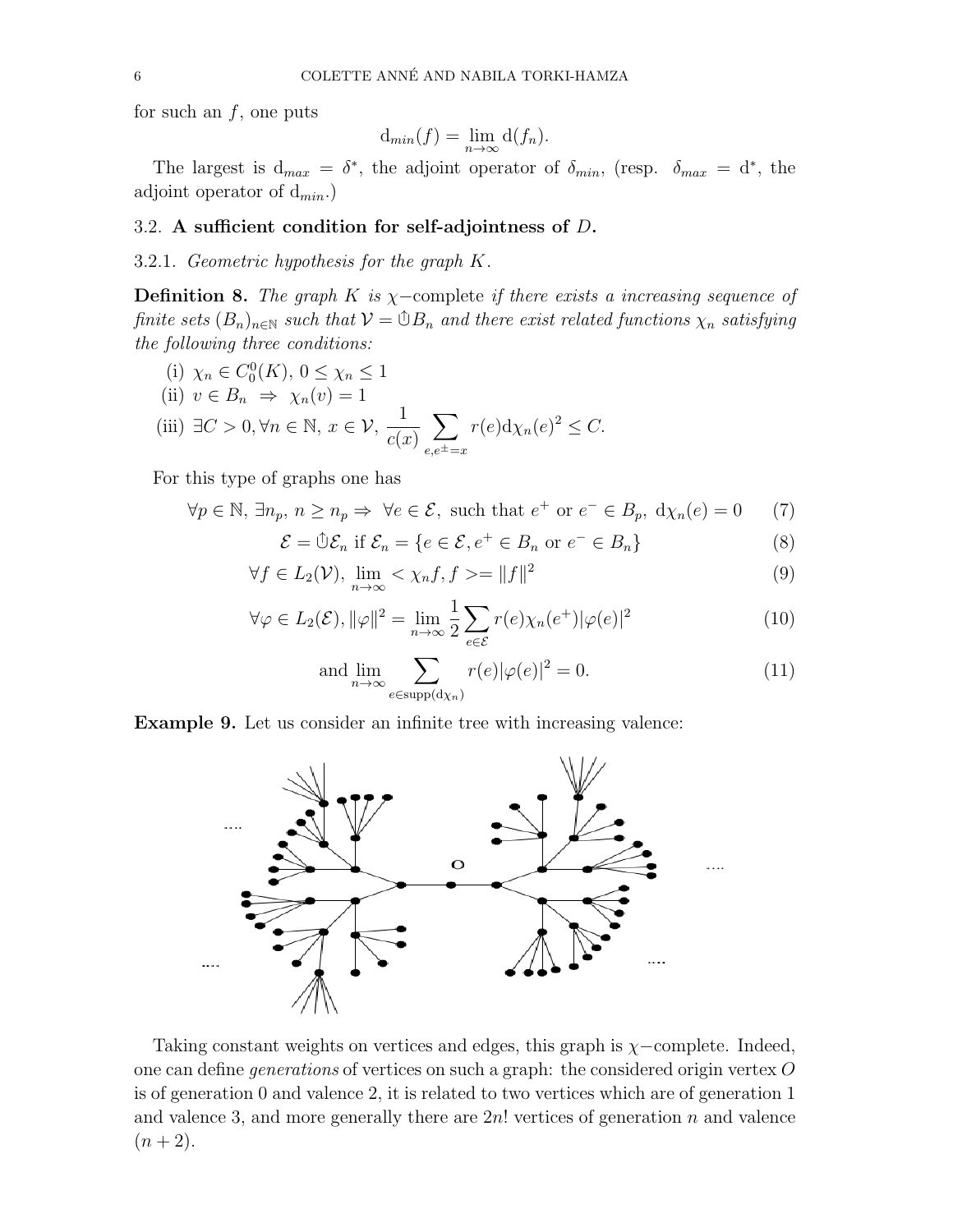One defines  $B_n, n \in \mathbb{N}$ , as the set of vertices of generation less than  $n^2$  and  $\chi_n$ constant on each generation of vertices:

x of generation 
$$
p \Rightarrow \chi_n(x) = \left(\frac{(n+1)^2 - p}{2n+1} \wedge 1\right) \vee 0
$$
.

So,  $p \leq n^2 \Rightarrow \chi_n(x) = 1$  and  $p \geq (n+1)^2 \Rightarrow \chi_n(x) = 0$  while  $|d\chi_n(e)| \leq 1/(2n+1)$ is in fact supported on edges between generations larger than  $n^2$  and less than  $(n + 1)^2$ . To verify the condition (iii), one has to calculate for these generations,  $(p+2)/(2n+1)^2 \leq ((n+1)^2+2)/(2n+1)^2$  which is bounded independently on n.

**Remark 10.** The condition of  $\chi$ -completeness covers many situations that have been already studied. Particularily it is satisfied by locally finite graphs which are complete for some intrinsic pseudo metric, as defined in [\[HKMW13\]](#page-18-11).

**Lemma 11.** If the graph admits an intrinsic path metric d such that  $(V, d)$  is complete, then the graph is  $\chi$ −complete.

Proof. — The hypothesis means that our infinite, connected, locally finite, weighted graph admits a metric a as defined in Section [2.4](#page-4-0) such that

$$
\forall x \in \mathcal{V}, \, \frac{1}{c(x)} \sum_{e \in \mathcal{E}, e^+ = x} r(e) a(e) \le 1
$$

(the relation between our notations and those of [\[HKMW13\]](#page-18-11) is:  $\sigma^2 = a$ ). We suppose also that the metric distance  $d_a$  defines  $(\mathcal{V}, d_a)$  as a complete metric space.

We then define the functions  $\chi_n$  as follows. Fix O a vertex in V and put

<span id="page-6-0"></span>
$$
\forall n \in \mathbb{N}, B_n = \{x \in \mathcal{V}; d_a(O, x) \le n\}, \chi_n(x) = \sup\{(1 - d_a(x, B_n)), 0\}
$$
 (12)

As pointed in [\[HKMW13\]](#page-18-11) completeness of  $(V, d_a)$  gives that the  $B_n$  are finite. We verify that

- (i) The support of  $\chi_n$  is finite: it is included in  $\{x; d_a(x, B_n) \leq 1\} \subset B_{n+1}$ .
- (ii)  $x \in B_n \Rightarrow d_a(x, B_n) = 0 \Rightarrow \chi_n(x) = 1$
- (iii) finally, by the triangle inequality,  $d\chi_n(e)^2 \leq a(e)$ ; then the condition of intrinsic metric gives:

$$
\forall x \in \mathcal{V}, \frac{1}{c(x)} \sum_{e \in \mathcal{E}, e^+ = x} r(e) d\chi_n(e)^2 \le 1.
$$

**Remark 12.** If we consider the metric already introduced in [\[CTT11\]](#page-18-3) (but to study non complete situations)

$$
a(e) = \frac{\min(c(e^+), c(e^-))}{r(e)}
$$
\n(13)

and with bounded valence:

$$
\exists A > 0, \forall v \in \mathcal{V}, \quad \sharp \{ e \in \mathcal{E}, e^+ = v \} \leq A.
$$

 $\Box$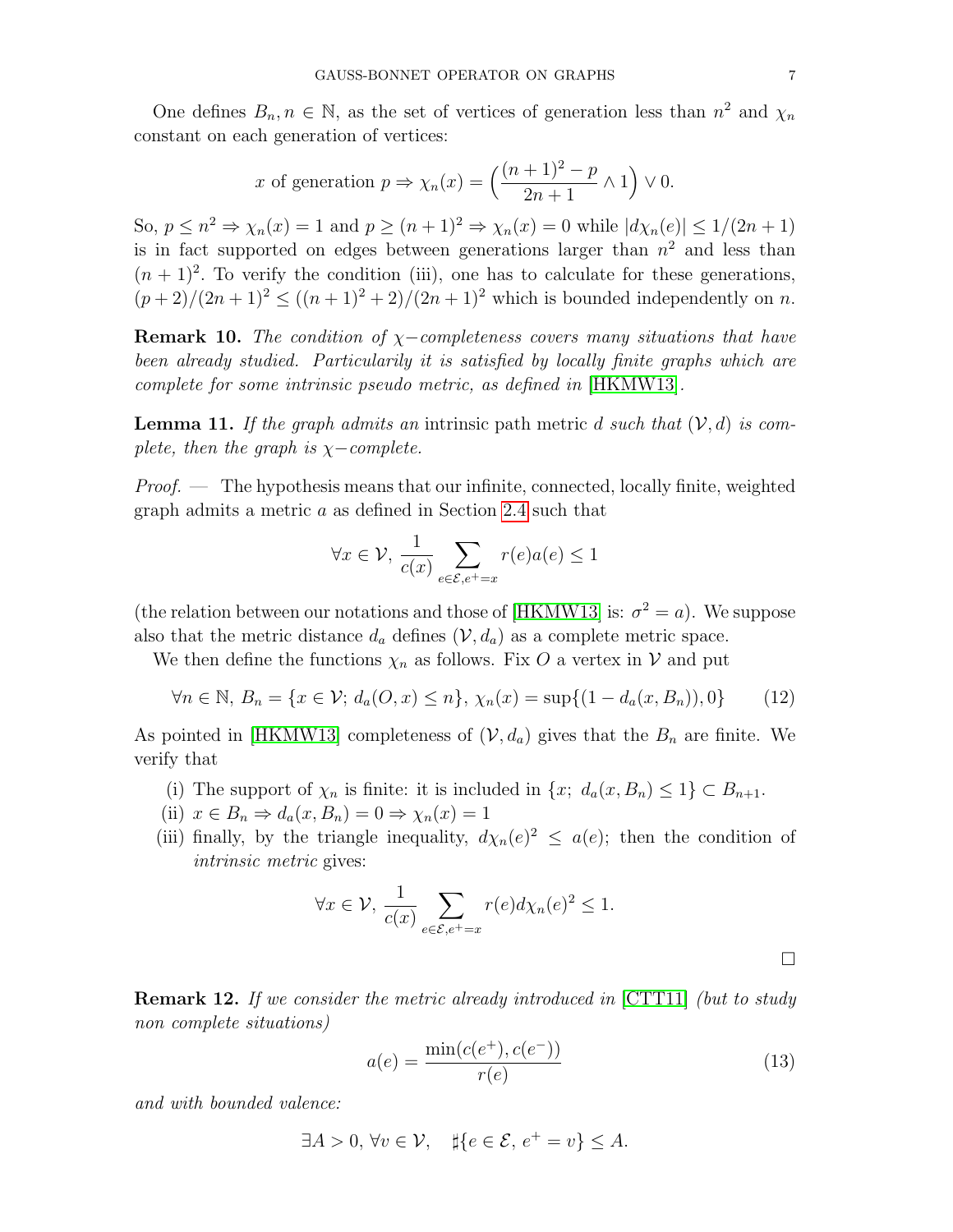then, if the graph is complete for this metric,  $\chi$ -completeness is also satisfied. Indeed, a A is an intrinsic metric, because:

$$
\forall x \in \mathcal{V}, \frac{1}{c(x)} \sum_{e \in \mathcal{E}, e^+ = x} r(e)a(e) \leq A.
$$

It is also the case in the situation of [\[M09\]](#page-19-3) where the hypothesis taken give that

$$
\sup_{x \in B_n} \frac{1}{c(x)} \sum_{e,e^{\pm}=x} r(e) \mathrm{d}\chi_n(e)^2 = o(1)
$$

for some  $\chi_n$  satisfying  $d\chi_n(e)^2 = O(n^{-2})$ .

**Theorem 1.** Let K be a connected, locally finite graph. If K is  $\chi$ -complete, then the operator D is essentially self-adjoint.

 $Proof.$  — First note that

(a) If  $d_{min} = d_{max}$  and  $\delta_{min} = \delta_{max}$  then D is essentially self-adjoint. Indeed, D is a direct sum and if  $F = (f, \varphi) \in \text{Dom}(D^*)$  then  $\varphi \in \text{Dom}(d^*)$  and  $f \in \text{Dom}(\delta^*)$  and then, by hypothesis,  $\varphi \in \text{Dom}(\delta_{min})$  and  $f \in \text{Dom}(d_{min})$ , thus  $F \in \text{Dom}(\overline{D})$ .

For the following we need some formulas taken in [\[M09\]](#page-19-3). First we set, for each  $f \in C^0(K)$ 

<span id="page-7-1"></span><span id="page-7-0"></span>
$$
\tilde{f}(e) = \frac{1}{2}(f(e^+) + f(e^-)).
$$
\n(14)

The function  $\tilde{f}$  is even on the edges. We have

$$
\forall f, g \in C^{0}(K), \forall e \in \mathcal{E}, \quad d(fg)(e) = f(e^{+})dg(e) + df(e)g(e^{-}) \qquad (15)
$$

$$
= \tilde{f}(e)dg(e) + \tilde{g}(e)df(e)
$$

$$
\forall f \in C^{0}(K), \varphi \in C^{1}(K), \forall v \in \mathcal{V}, \quad \delta(\tilde{f}\varphi)(v) = f(v)\delta\varphi(v) - \frac{1}{2c(v)}\sum_{e^{+}=v} r(e)df(e)\varphi(e).
$$
(16)

We prove now these two equalities.

(b) If  $f \in \text{Dom}(d_{max})$  then  $||(f - \chi_n f)|| + ||d(f - \chi_n f)|| \to 0$  when  $n \to \infty$ . This will show that  $d_{min} = d_{max}$ .

Let  $f \in Dom(d_{max})$ , we can then calculate

$$
||(f - \chi_n f)||^2 \le \sum_{v \notin B_n} c(v)|f(v)|^2 \stackrel{n \to \infty}{\longrightarrow} 0
$$

because  $f \in L_2(\mathcal{V})$ . For the second term, the relation [\(15\)](#page-7-0) gives

$$
d(f - \chi_n f)(e) = (1 - \chi_n)(e^+)d(f)(e) - f(e^+)d(\chi_n)(e).
$$

Because of [\(10\)](#page-5-1) (and with an abuse of notation),

$$
\lim_{n \to \infty} ||(1 - \chi_n)(e^+) \mathrm{d}(f)(e)|| = 0
$$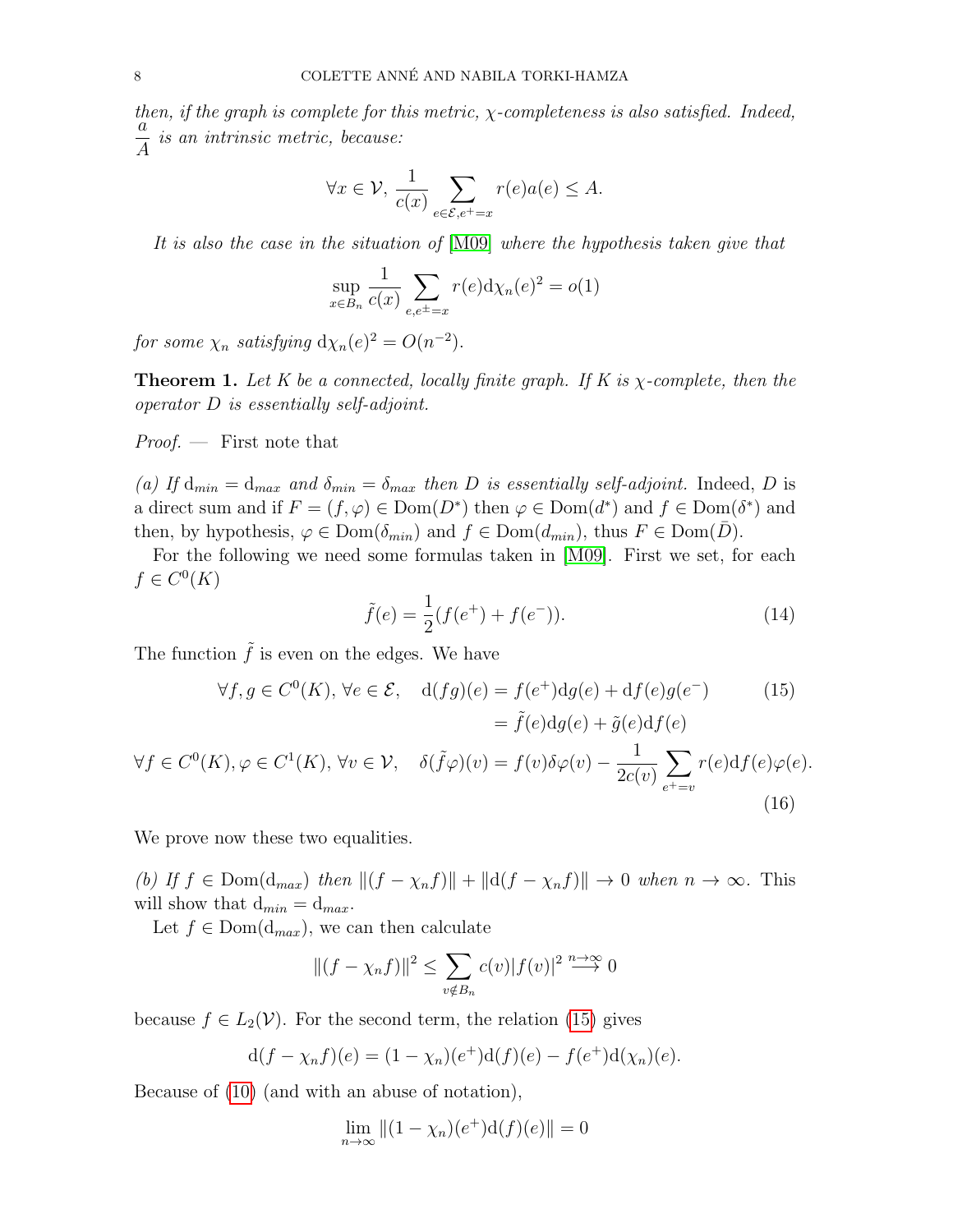On the other hand,

$$
||f(e^+)d(\chi_n)(e)||^2 = \sum_{e \in \mathcal{E}} r(e)|f(e^+)|^2|d(\chi_n)(e)|^2
$$
  
= 
$$
\sum_{x \in \mathcal{V}} |f(x)|^2 \sum_{e^+ = x} r(e)|d(\chi_n)(e)|^2
$$
  

$$
\leq \sum_{x \in \mathcal{V}, \exists e \in \text{supp}(d\chi_n), e^+ = x} Cc(x)|f(x)|^2
$$

by the hypothesis (iii). The property [\(8\)](#page-5-2) permits to conclude that this term tends to 0 as  $n \to \infty$ .

(c) If  $\varphi \in \text{Dom}(\delta_{max})$  then  $\|(\varphi - \tilde{\chi}_n\varphi)\| + \|\delta(\varphi - \tilde{\chi}_n\varphi)\| \to 0$  when  $n \to \infty$ . This will show that  $\delta_{min} = \delta_{max}$ .

Let  $\varphi \in \text{Dom}(\delta_{max})$ , by the properties [\(7\)](#page-5-3) and [\(8\)](#page-5-2) we know that

$$
\forall p \in \mathbb{N}, \ \forall n \ge n_p, \quad \|\varphi - \tilde{\chi}_n \varphi\|^2 \le \sum_{e \in \mathcal{E}_p^c} r(e) |\varphi(e)|^2
$$

so  $\lim_{n\to\infty} \|\varphi - \tilde{\chi}_n\varphi\| = 0.$ 

On the other hand, by [\(16\)](#page-7-1)

$$
\delta(\varphi - \tilde{\chi}_n \varphi)(v) = \delta\left((1 - \chi_n)\varphi\right)(v)
$$
  
=  $(1 - \chi_n)(v)\delta\varphi(v) + \frac{1}{2c(v)}\sum_{e^+ = v} r(e)\mathrm{d}\chi_n(e)\varphi(e)$ 

Clearly

$$
\lim_{n \to \infty} \|(1 - \chi_n)\delta\varphi\| = 0
$$

because  $\delta \varphi \in L_2(\mathcal{V})$ . For the second term, we use (iii) and the Cauchy-Schwarz inequality:

$$
\forall v \in \mathcal{V}, \left| \sum_{e^+ = v} r(e) d\chi_n(e) \varphi(e) \right|^2 \leq \sum_{e^+ = v} r(e) |d\chi_n(e)|^2 \sum_{e \in \text{supp}(d\chi_n), e^+ = v} r(e) |\varphi(e)|^2
$$
  

$$
\leq Cc(v) \sum_{e \in \text{supp}(d\chi_n), e^+ = v} r(e) |\varphi(e)|^2
$$
  
so, 
$$
\sum_{v \in \mathcal{V}} c(v) \left| \frac{1}{2c(v)} \sum_{e^+ = v} r(e) d\chi_n(e) \varphi(e) \right|^2 \leq C \sum_{v \in \mathcal{V}} \sum_{e \in \text{supp}(d\chi_n), e^+ = v} r(e) |\varphi(e)|^2
$$
  

$$
\leq C \sum_{e \in \text{supp}(d\chi_n)} r(e) |\varphi(e)|^2.
$$

This term tends to 0 by properties [\(7\)](#page-5-3) and [\(8\)](#page-5-2).  $\Box$ 

**Proposition 13.** Let  $K$  be a connected, locally finite graph. The operator  $D$  is essentially self-adjoint if and only if the operator  $\Delta$  is essentially self-adjoint.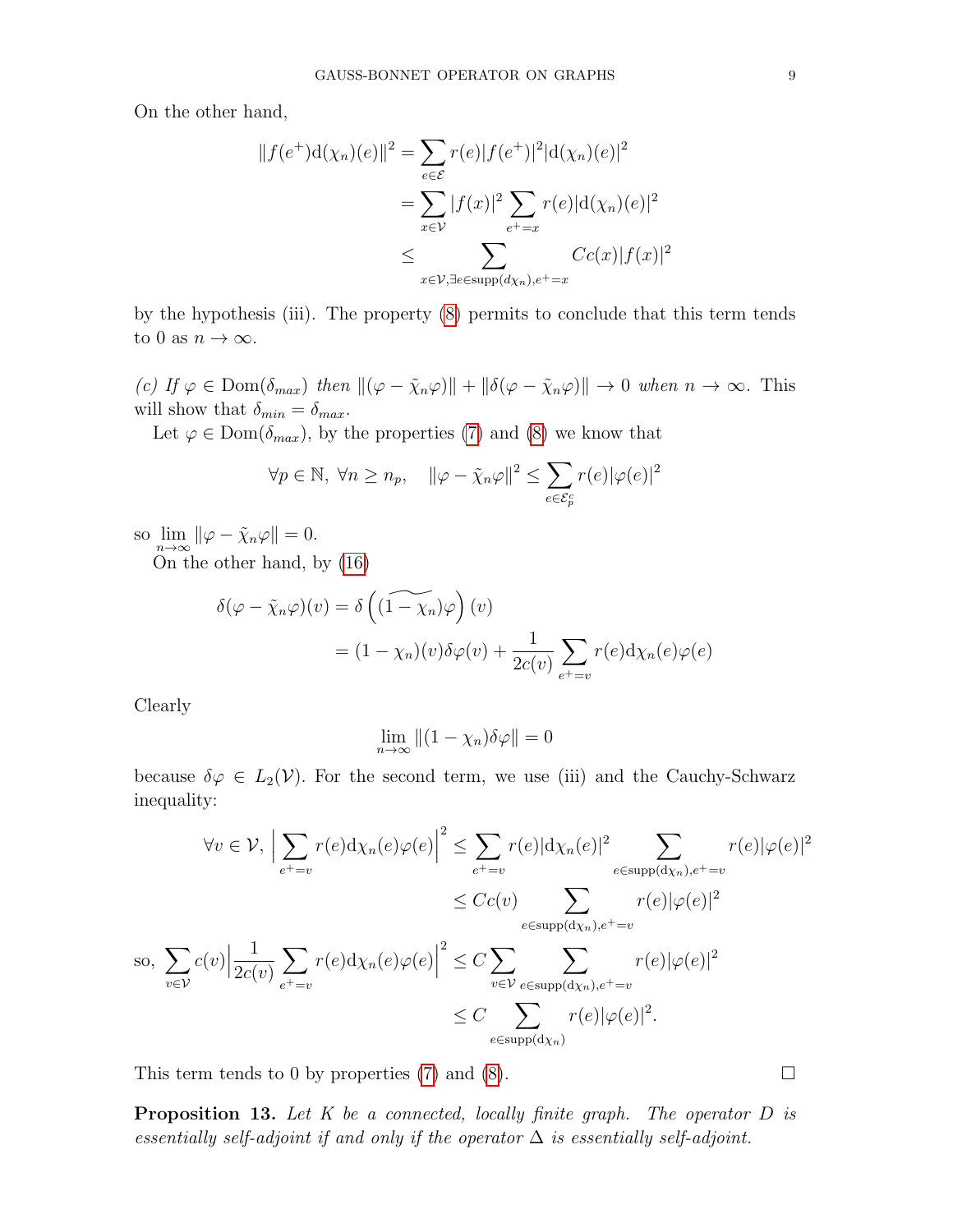*Proof.* — If D is essentially self-adjoint, then  $\text{Im}(D \pm i)$  are dense and  $(D \pm i)$ are invertible. This is a result for essentially self-adjoint operators (Corollary of Theorem VIII.3 in [\[RS80\]](#page-19-6)). By the second property we know that

<span id="page-9-0"></span>
$$
\exists C_2 > 0, \forall F \in \text{Dom}(\bar{D}), \, \|F\|_{L_2} \le C_2 \|(\bar{D} \pm i)(F)\|_{L_2}.
$$
 (17)

Note also that

$$
D(C_0^0(K) \oplus C_0^1(K)) \subset C_0^0(K) \oplus C_0^1(K).
$$

Now, by the theorem of von Neumann,  $(\bar{D})^2 = D^* \bar{D}$  is self-adjoint when  $D^* = \bar{D}$ and it is an extension of  $\Delta$ . As a consequence, the domain of  $(\bar{D})^2$  contains the domain of  $\overline{\Delta}$ , the closure of  $\Delta$ . But

$$
\text{Dom}(\bar{\Delta}) \subset \text{Dom}((\bar{D})^2) \Rightarrow \text{Dom}((\bar{D})^2) \subset \text{Dom}(\Delta^*).
$$

In fact, we have also  $Dom(\Delta^*) \subset Dom((\bar{D})^2)$ : let  $\Psi \in Dom(\Delta^*)$ , then

$$
\exists C_1 > 0, \forall F \in C_0^0(K) \oplus C_0^1(K), \ |\langle (\Delta + 1)(F), \Psi \rangle| \le C_1 ||F||_{L_2}.
$$

We now consider the linear form defined on  $C_0^0(K) \oplus C_0^1(K)$ , by

$$
G \longmapsto \langle (D-i)G, \Psi \rangle
$$

For all  $G \in \text{Im}(D + i)$ ,  $\exists F \in C_0^0(K) \oplus C_0^1(K)$ , such that  $G = (D + i)(F)$  so  $G \in C_0^0(K) \oplus C_0^1(K)$  and, using [\(17\)](#page-9-0)

$$
|\langle (D - i)G, \Psi \rangle| = |\langle (\Delta + 1)F, \Psi \rangle| \le C_1 ||F||_{L_2} \le C_1 C_2 ||G||_{L_2}
$$

Hence

$$
\exists C > 0, \forall G \in \operatorname{Im}(D+i), \ |\langle (D-i)G, \Psi \rangle| \le C \|G\|_{L_2}.\tag{18}
$$

But  $\text{Im}(D + i)$  is dense, it means that the considered linear form extends continuously on  $L_2$  or that  $(D + i)\Psi \in L_2$ . Thus  $\Psi \in \text{Dom}(\overline{D})$  because  $\overline{D}$  is self-adjoint. It is then clear that  $D(\Psi) \in \text{Dom}(D)$ :

$$
\forall F \in C_0^0(K) \oplus C_0^1(K), \ \ |\langle D(F), D(\Psi) \rangle| = |\langle \Delta(F), \Psi \rangle| \le (C_1 + \|\Psi\|_{L_2}) \|F\|_{L_2}.
$$

So, we have proved

$$
\text{Dom}(\Delta^*) \subset \text{Dom}((\bar{D})^2) \Rightarrow \text{Dom}((\bar{D})^2) \subset \text{Dom}(\bar{\Delta})
$$

because  $\Delta^{**} = \overline{\Delta}$ , and finally

$$
\text{Dom}(\bar{\Delta}) = \text{Dom}((\bar{D})^2)
$$

and then  $\bar{\Delta} = (\bar{D})^2$  is self-adjoint.

Let us now look at the converse: if  $\Delta$  is essentially self-adjoint then, by the Corollary of Theorem VIII.3 in [\[RS80\]](#page-19-6), Im( $\Delta + 1$ ) is dense but

$$
\Delta + 1 = (D + i)(D - i) = (D - i)(D + i) \Rightarrow \text{Im}(\Delta + 1) \subset \text{Im}(D \pm i).
$$

Thus  $\text{Im}(D \pm i)$  are both dense and D is essentially self-adjoint.

This proof essentially follows [\[Ch73\]](#page-18-12), it uses in a very significant way the fact that D maps elements of finite support into themselves.

**Corollary 14.** Let K be a connected, locally finite graph. If K is  $\chi$ -complete, then the operator  $\Delta$  is essentially self-adjoint.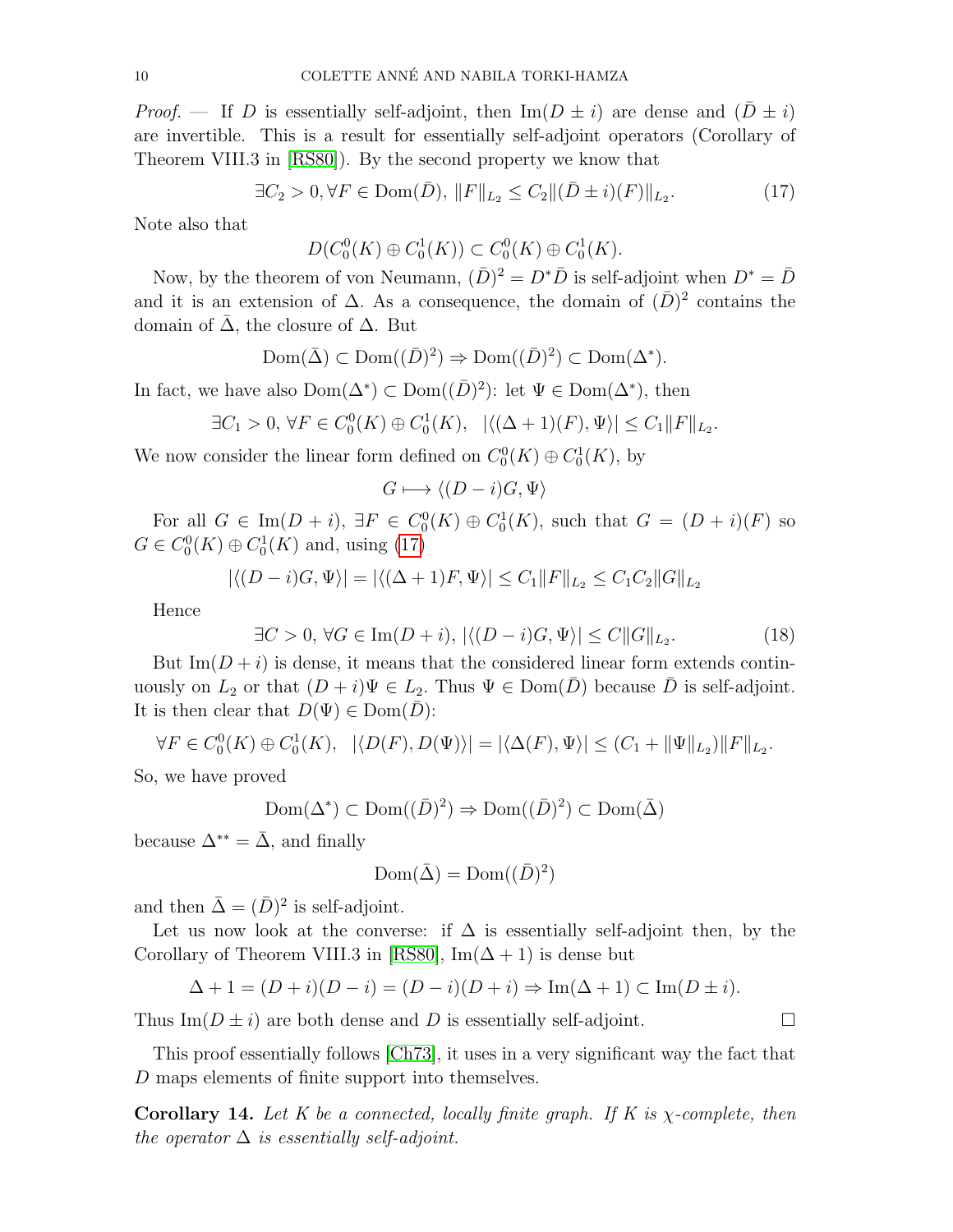**Remark 15.**  $\cdots$  *The case studied in* [\[T10\]](#page-19-4), *namely a complete graph for the metric* 

$$
a(e) = \frac{\sqrt{c(e^+)c(e^-)}}{r(e)}
$$

and with a valence bounded by  $A$  can be handled with the same kind of calculus, although it is not clear that this metric is intrinsic. Indeed, with the same  $\chi_n$  (defined by  $(12)$ , the bound now satisfied is

$$
\exists C > 0 \,, \,\forall e \in \mathcal{E}, \, n \in \mathbb{N} \,, \quad r(e) \mathrm{d}\chi_n(e)^2 \leq C \sqrt{c(e^+)c(e^-)}.
$$

We write

$$
\sum_{e \in \mathcal{E}} r(e)f(e^{-})d\chi_{n}(e)\overline{\varphi}(e) = \frac{1}{2} \sum_{e \in \mathcal{E}} r(e)(f(e^{+}) + f(e^{-}))d\chi_{n}(e)\overline{\varphi}(e)
$$
\n
$$
\leq \frac{1}{2} \sqrt{\sum_{e \in \text{supp}(d\chi_{n})} r(e)|\varphi(e)|^{2}} \sqrt{\sum_{e \in \text{supp}(d\chi_{n})} r(e)|f(e^{+}) + f(e^{-})|^{2}} d\chi_{n}(e)^{2}
$$
\nand\n
$$
\sum_{e \in \text{supp}(d\chi_{n})} r(e)|f(e^{+}) + f(e^{-})|^{2} d\chi_{n}(e)^{2}
$$
\n
$$
= \sum_{e \in \text{supp}(d\chi_{n})} r(e)\left[|(f(e^{+}) - f(e^{-})|^{2} + 4 \operatorname{Re}\left(f(e^{+})\overline{f}(e^{-})\right)\right] d\chi_{n}(e)^{2}
$$
\n
$$
= \sum_{e \in \text{supp}(d\chi_{n})} r(e)|d(f)(e)|^{2} + 4 \operatorname{Re}\left(\sum_{x \in \mathcal{V}} f(x) \sum_{e^{+}=x} r(e)\overline{f}(e^{-}) d\chi_{n}(e)^{2}\right)
$$

the first term tends to 0 by completeness and the second is bounded as follows

$$
\operatorname{Re}\left(\sum_{x\in\mathcal{V}}|f(x)|\sum_{e^+=x}r(e)|f(e^-)|d\chi_n(e)^2\right)
$$
  
\n
$$
\leq C\sum_{x\in\mathcal{V}}|f(x)|\sum_{e\in\operatorname{supp}d\chi_n,e^+=x}|f(e^-)|\sqrt{c(e^+)c(e^-)}
$$
  
\n
$$
\leq A C\sum_{x\in\mathcal{V},\exists e\in\operatorname{supp}d\chi_n,e^+=x}c(x)|f(x)|^2
$$

because, as  $\mathcal E$  is symmetric, one has

$$
\sum_{x \in \mathcal{V}, \exists e \in \text{supp } d\chi_n, e^+ = x} c(x) |f(x)|^2 = \sum_{x \in \mathcal{V}, \exists e \in \text{supp } d\chi_n, e^- = x} c(x) |f(x)|^2
$$

So the second term also tends to 0, because of completeness and bounded valence.

# 4. Flanders Theorem

4.1. Flanders problem. In 1971, Flanders published a very nice result [\[F71\]](#page-18-5) concerning resistive networks. The problem is the following (keeping the notations of Flanders): Let *i* be a finite current source, *i.e.* an element of  $C_0^0(K)$ , and E' a finite voltage source, *i.e.* an element of  $C_0^1(K)$ ,

is there a resulting current flow, and is it unique?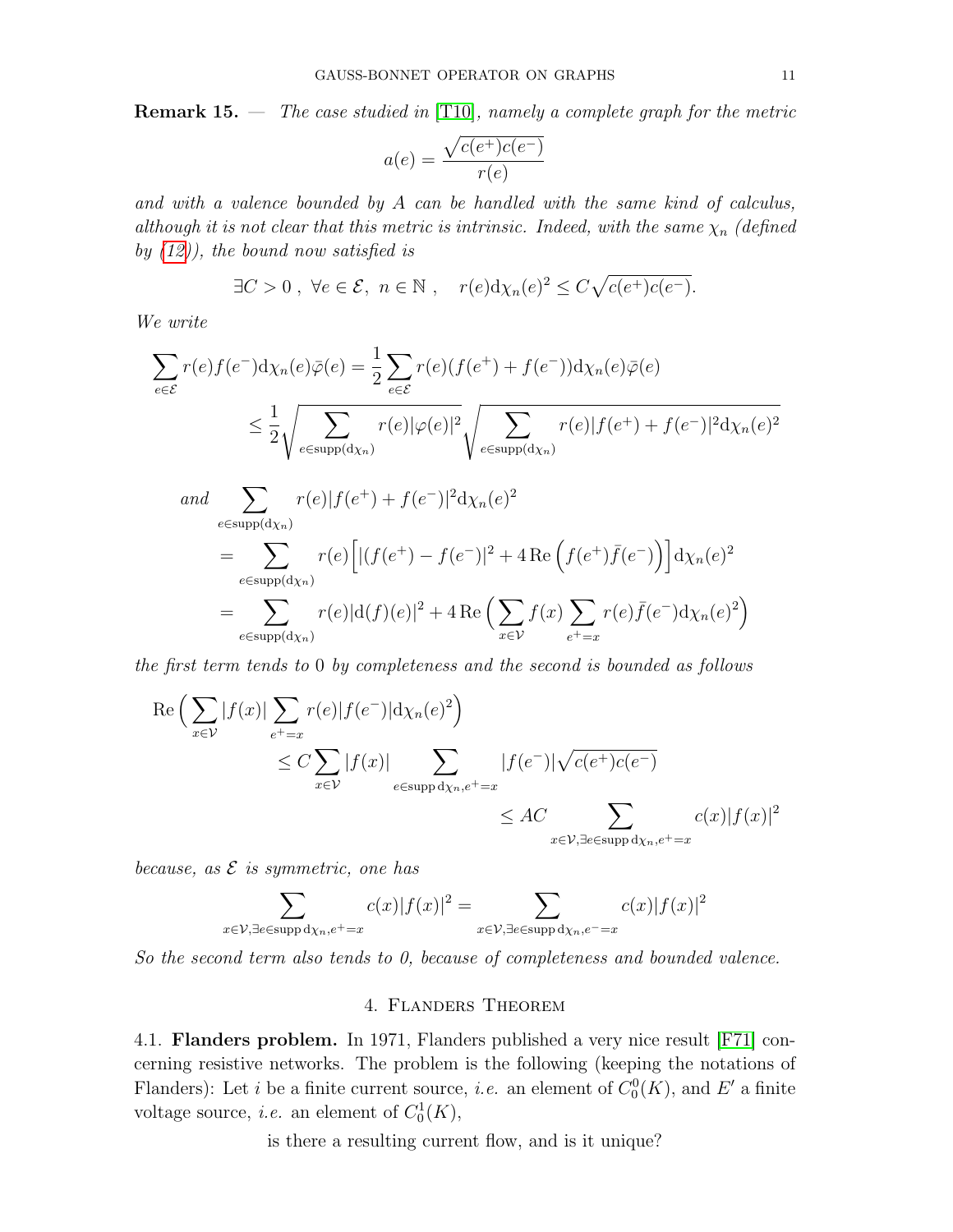*i.e.* find  $L_2$ -solutions I of the problem (Kirchhoff's laws):

<span id="page-11-0"></span>{ (Kirchhoff's current law) 
$$
\delta(I) + i = 0
$$
,  
{ (Kirchhoff's voltage law)  $\forall Z, \partial Z = 0$ ,  $\int_{Z} E' = \int_{Z} I$ , (19)

Here  $Z$  is a cycle, *i.e.* a 1-chain (a formal finite sum of oriented edges) with no boundary.

Geometrically, if we write  $Z = \sum_{e \in \mathcal{E}^+} z_e e, z_e \in \mathbb{Z}$ , the boundary  $\partial$  of a 1-chain is an operator defined on the edges by  $\partial(e) = e^+ - e^-$ .

On the sequel we will prefer a skew-symmetric notation:

$$
Z = \frac{1}{2} \sum_{e \in \mathcal{E}} z_e e, \ z_e \in \mathbb{Z}, \text{ with } z_e = -z_{-e}
$$

$$
\partial Z = \sum_{x \in \mathcal{V}} (\sum_{e^+ = x} z_e) x.
$$
(20)

The integral in [\(19\)](#page-11-0) has to be understood in the simplicial framework:

<span id="page-11-1"></span>
$$
\int_{Z} I = \frac{1}{2} \sum_{e \in \mathcal{E}} z_e I(e) \tag{21}
$$

Flanders studies this problem for an infinite graph with weight  $c = 1$  on vertices (Remark that our weight on edges is in fact the inverse of the resistances r introduced by Flanders, so our unknown I corresponds to  $r.I$  in the notations of Flanders). He shows that this problem has a unique  $L_2$ -solution which is the limit of finite flows  $\sum$ (*ie.* solutions on an increasing sequence of finite subgraphs) if  $i$  has zero mean value v∈V  $i(v) = 0.$ 

4.2. Flanders type Theorem. In the framework we have introduced in Section 2, this question is related to the question of the Hodge decomposition. Indeed, the second condition tells us that the periods of  $I$  are given by those of  $E'$ , this determine the harmonic component of I, i.e. the orthogonal projection of I on  $\text{Ker}(\delta)$ , while the complementary component must be sent by  $\delta$  on  $-i$ . So we have to look for  $I = E_0 + I_0$  such that  $E_0$  is the harmonic component of E' and  $I_0$  satisfies  $-i = \delta(I_0)$ and  $\int_Z I_0 = 0$  on cycles.

<span id="page-11-2"></span>**Remark 16.** Indeed, this question is related with the uniqueness problem studied very carefully in a lot of works, we refer to [\[LP14\]](#page-18-14) for a precise presentation. It appears that, at least with finite source current and no voltage current, the situation mostly studied, (i.e. i has finite support and  $E' = 0$ ), the two general solutions are the free current which is the solution proposed by Flanders, and the wired current which is the solution of minimal energy (i.e. of minimal  $L_2$ -norm). It is clear, with the previous decomposition  $I = E_0 + I_0$ , that there exists at most one  $I_0$  and the solution of minimal energy is given by the choice of  $E_0$  with minimal norm. When  $E' = 0$  this solution is  $E_0 = 0$ . The uniqueness problem is to find conditions where there is no choice although for  $E_0$ . We will not study this question here but focus on the existence question which concerns in fact  $I_0$ .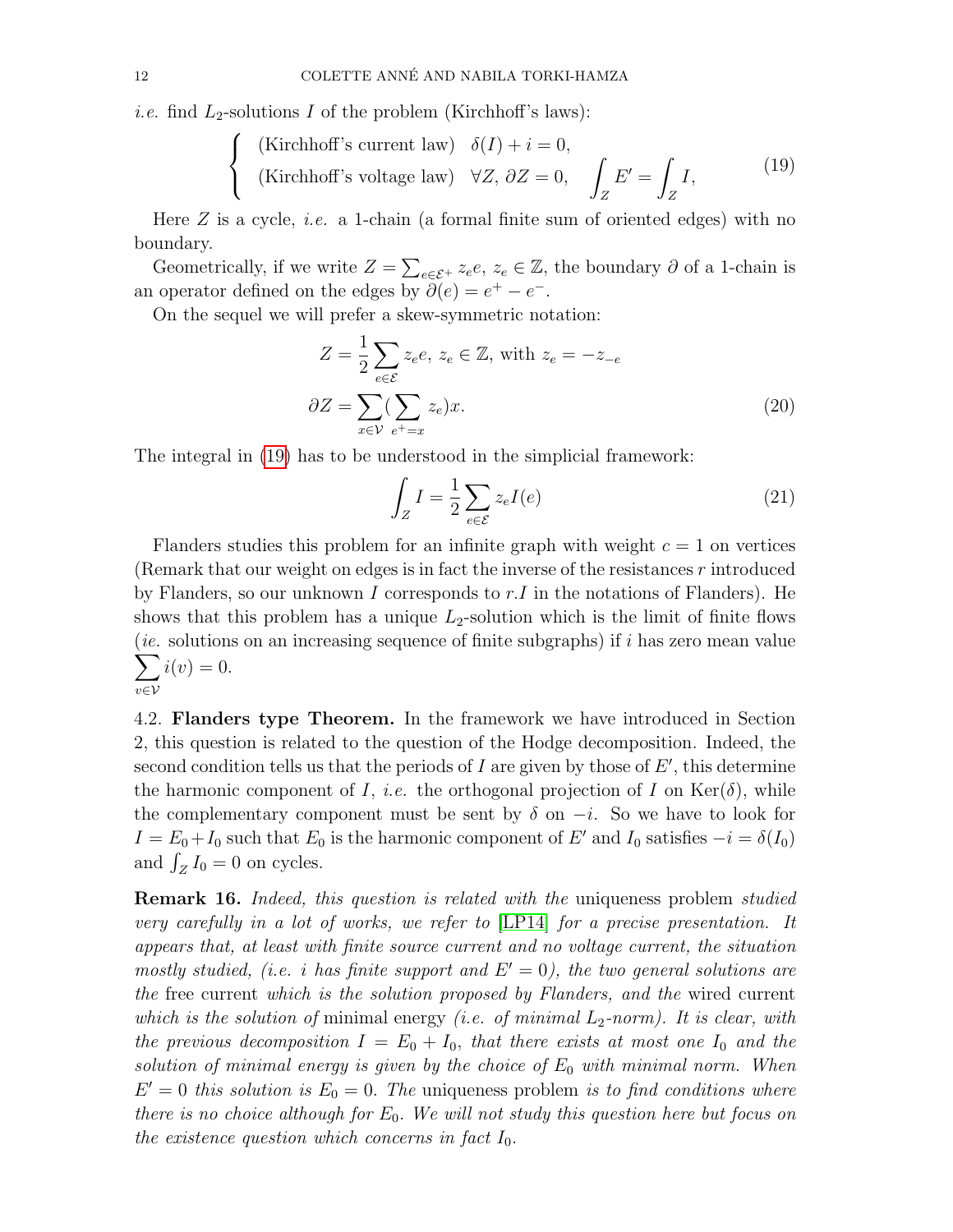**Definition 17.** Any cycle Z defines a unique 1-cochain  $E_Z \in C_0^1(K)$  such that  $\forall E \in L_2(\mathcal{E})$ 

$$
\int_Z E = \langle E, E_Z \rangle
$$

and we have the formula

$$
Z = \sum_{e \in \mathcal{E}^+} z_e e, \ z_e \in \mathbb{Z} \quad \Rightarrow E_Z = \sum_{e \in \mathcal{E}^+} \frac{z_e}{r_e} e^*.
$$

where the cochain  $e^*$  is defined by  $e^*(e) = 1$  and  $e^*(e') = 0$  if  $e' \neq \pm e$ .

An  $L_2$ -cycle Z is an (infinite) cycle such that  $E_Z \in L_2(\mathcal{E})$ .

**Lemma 18.** For any  $L_2$ -cycle Z the 1-cochain  $E_Z$  satisfies formally that  $\delta E_Z = 0$ . Hence

$$
E_Z \in \text{Ker } \delta_{\text{max}}.
$$

This result is a simple consequence of [\(20\)](#page-11-1).

<span id="page-12-0"></span>**Lemma 19.** For any  $E \in L_2(\mathcal{E})$  orthogonal to Ker  $\delta_{\text{max}}$  and any  $L_2$ -cycle Z

$$
\int_Z E = 0.
$$

*Proof.* — Indeed, for any  $L_2$ –cycle  $Z, E_Z \in \text{Ker } \delta_{\text{max}} \subset L_2(\mathcal{E})$  and

$$
\int_Z E = \langle E, E_Z \rangle = 0.
$$

Remark 20. The uniqueness problem is then related to sufficient conditions for Ker  $\delta_{\text{max}}$  to be generated by the  $E_Z$ , a priori we could consider finite cycles, or  $L_2$ cycles. If  $\varphi \in \text{Ker } \delta_{\text{max}} \subset L_2(\mathcal{E})$  is orthogonal to any  $E_Z, Z$  finite cycle, then there exists a function  $f \in C^{0}(K)$  such that  $\varphi = df$ , so there exists a harmonic function with finite energy, but not necessarily  $L_2$ .

**Theorem 2.** Let  $K$  be a connected, locally finite graph. We suppose that it is  $\chi$ –complete such that the operator D defined on  $C_0^0(K) \oplus C_0^1(K)$  is essentially selfadjoint. Then for any  $i \in C_0^0(K)$  satisfying  $\sum$ v∈V  $c(v)i(v) = 0$  and for any  $E' \in L_2(\mathcal{E})$ 

there exists a unique solution of minimal energy  $I \in \text{Dom}(\delta)$  of the problem:

$$
\delta(I) + i = 0, \text{ and } \forall Z, L_2 - cycle \quad \int_Z E' = \int_Z I. \tag{22}
$$

*Proof.* — By hypothesis,  $\bar{\delta} = \delta_{\text{max}}$ . The space Ker  $\bar{\delta}$  is closed in  $L_2(\mathcal{E})$ , so any element  $I \in L_2(\mathcal{E})$  can be writen  $I = E_0 + I_0$  with  $E_0 \in \text{Ker } \overline{\delta}$  and  $I_0$  in its orthogonal complement. By Lemma [19,](#page-12-0) and Remark [16,](#page-11-2) if we look for a solution of minimal energy,  $E_0$  must be the orthogonal projection of  $E'$  on  $\mathcal{Z} \subset \text{Ker } \overline{\delta}$ , the closure of the vector space generated by all the  $E_Z$ ,  $Z$   $L_2$ -cycle and then, by definition of the  $E_Z$ ,

$$
\forall Z \, L_2\text{-cycle} , \, \int_Z E' = \int_Z E_0.
$$

 $\Box$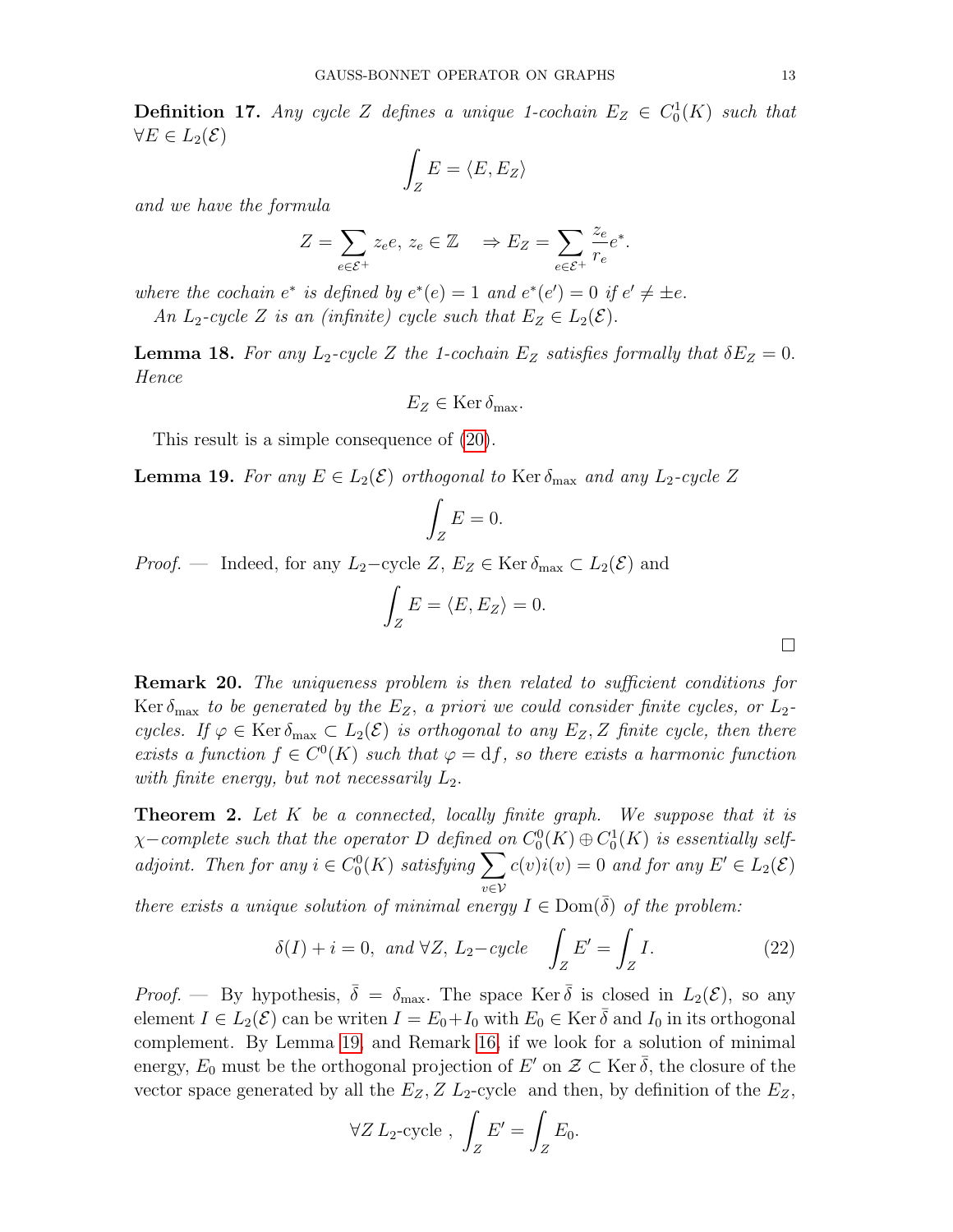Now, the existence of  $I_0$  is related to the property of  $-i$  to be in the range of  $\Delta$ . In the case where i has finite support, we can do as follows: let  $K_0$  be a finite connected subgraph of K (see [2.1.4,](#page-2-2) vertices of  $K_0$  are vertices of K and edges of  $K_0$  are edges of K). We suppose that the support of i is included in  $K_0$ . Denote by  $d_0$  the difference operator of  $K_0$ . The Laplacian  $\Delta_0$  of  $K_0$  is self-adjoint and Im  $\Delta_0 = \text{Ker } \Delta_0^{\perp}$ . Thus, as  $\text{Ker } \Delta_0 = \mathbb{R}$  consists of constant functions

$$
\langle i, 1 \rangle = 0 \Rightarrow \exists f \in C^0(K_0), -i = \Delta_0(f).
$$

Let  $\varphi \in C_0^1(K)$  be the extension of  $d_0 f$  by 0 on the edges which don't belong to  $K_0$ . This form is certainly different from df but  $\delta \varphi = -i$ .

We define now  $I_0$  as the orthogonal projection of  $\varphi$  on the orthogonal complement of Ker  $\bar{\delta}$ , it means that  $I_0$  differs from  $\varphi$  by an element of Ker  $\bar{\delta}$  and that  $I_0 \in \text{Ker } \bar{\delta}^{\perp}$ . Using Lemma [19,](#page-12-0) we conclude that:

$$
\delta I_0 = -i \text{ and } \forall Z \ L_2\text{-cycle} , \int_Z I_0 = 0.
$$

Thus  $I_0 + E_0$  is the solution of the problem with minimal energy.

**Remark 21.**  $-$  In the original theorem of Flanders, E' has finite support, and we only take care of finite cycles, but the proof extends easily to  $E' \in L_2(\mathcal{E})$  if we consider only  $L_2$ -cycles. The question is how to extend it to more general i or can we characterize Im( $\delta$ )? If we can prove that Im( $\delta$ ) is closed, then the Hodge decomposition applies (see  $(24)$ ) and the answer will be quite simple; that is what we explore below.

<span id="page-13-0"></span>4.3. Anghel's hypothesis. In [\[A93\]](#page-18-13), N. Anghel shows that a Dirac type operator D defined on a complete manifold is Fredholm if and only if  $D^2$  is *positive at infinity*.

Let us define the complementary of a subgraph of a graph.

**Definition 22.** For a subgraph  $K_0$  of a graph K, we define the complementary graph  $K_0^c = (\mathcal{V}^c, \mathcal{E}^c)$  as follows

$$
\mathcal{V}^c = \mathcal{V} \setminus \mathcal{V}_0, \quad \mathcal{E}^c = \{ e \in \mathcal{E} \setminus \mathcal{E}_0, \ \partial(e) \subset \mathcal{V}^c \}.
$$

**Remark 23.** (1) In particular boundary points of edges in  $\mathcal{E}_0$  belong to  $\mathcal{V}_0$ .

(2) As a consequence of the definition,  $\mathcal{E}^c$  avoids the edges with one end in  $\mathcal{V}^c$ and one in  $\mathcal{V}_0$ .

Following [\[KL10\]](#page-18-16), we define the *boundary* of a subgraph  $K_0$  to be its edge boundary :

$$
\partial(K_0) = \mathcal{E} \setminus (\mathcal{E}_0 \cup \mathcal{E}^c).
$$

**Definition 24.** We say that a closed Dirac type operator  $D$  is positive at infinity if there exists a finite connected subgraph  $K_0 = (\mathcal{V}_0, \mathcal{E}_0)$  of K such that

<span id="page-13-1"></span> $\exists C > 0, \quad \forall (f, \varphi) \in L_2(\mathcal{V}^c) \times L_2(\mathcal{E}^c) \cap \text{Dom}(D), \quad ||(f, \varphi)|| \leq C ||D(f, \varphi)||$  (23)

where  $D(f, \varphi)$  is in fact D applied to the prolongations by 0 of  $(f, \varphi)$ .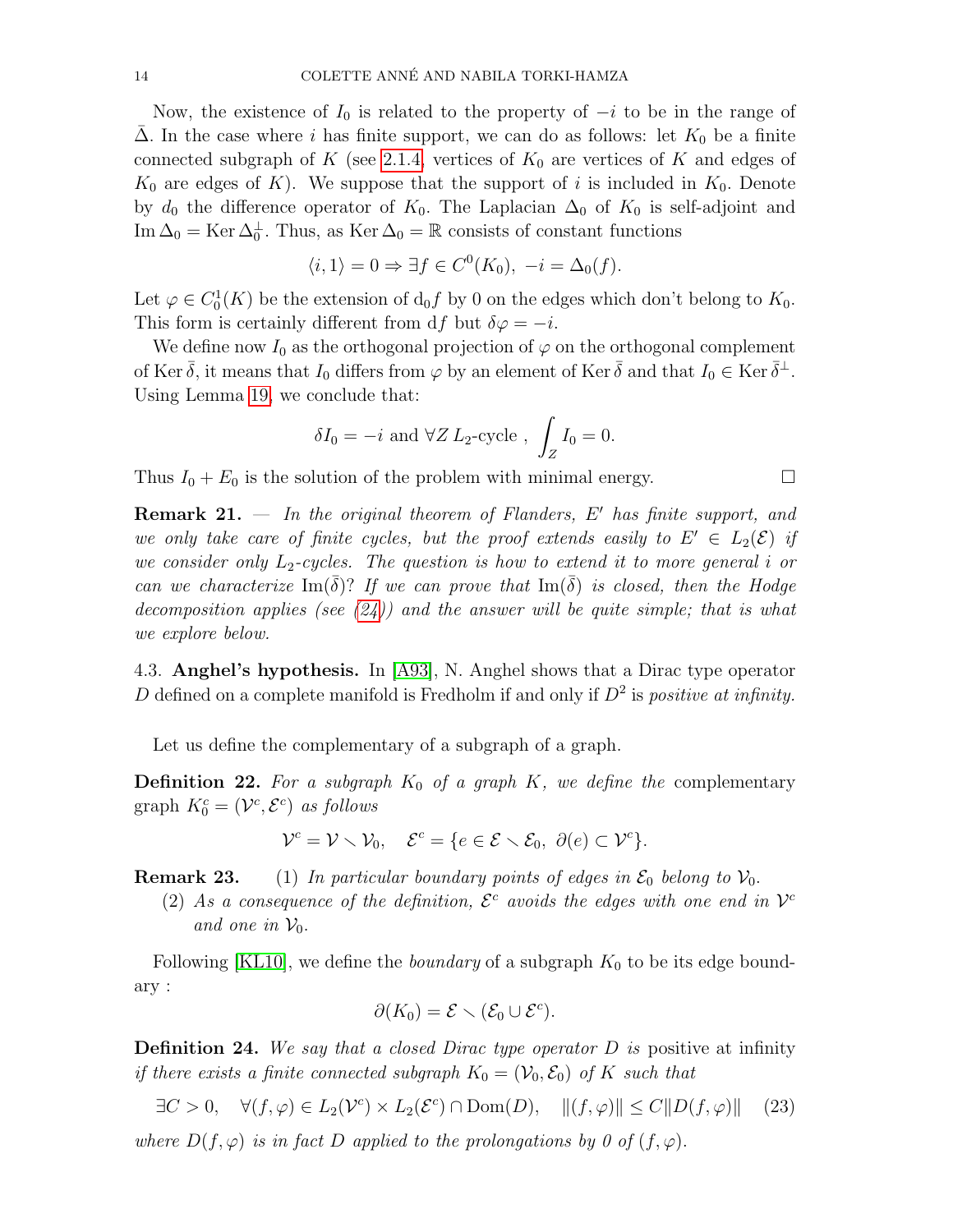(Remark that this definition gives rather positivity of  $\Delta$ .)

**Theorem 3.** If the graph (connected and locally finite) is  $\chi$ -complete and if its Gauß-Bonnet operator

$$
D = \mathrm{d} + \delta
$$

(which is essentially self-adjoint) satisfies that  $\overline{D}$  is positive at infinity, then  $\text{Im}(\overline{D})$ is closed and, as a consequence, the Hodge property holds :

<span id="page-14-0"></span>
$$
L_2(\mathcal{E}) = \text{Ker }\bar{\delta} \oplus \text{Im}(\bar{d}), \quad L_2(\mathcal{V}) = \text{Ker }\bar{d} \oplus \text{Im}(\bar{\delta}). \tag{24}
$$

*Proof.* — The condition [\(23\)](#page-13-1) implies that the closed restriction operator  $D^c$  of  $\overline{D}$ on  $K_0^c$ :

$$
D^c: \text{Dom}(D^c) \subset L_2(\mathcal{V}^c) \times L_2(\mathcal{E}^c) \to L_2(\mathcal{V}^c) \times L_2(\mathcal{E}^c)
$$

is continuous (for the graph norm on  $Dom(D<sup>c</sup>)$ ), injective and with closed image. By the inversion theorem, there exists

$$
P: L_2(\mathcal{V}^c) \times L_2(\mathcal{E}^c) \to \text{Dom}(D^c)
$$

such that  $P \circ D^c = \mathbb{I}$ , and  $\mathbb{I} - D^c \circ P$  is the orthogonal projector on the subspace  $\mathrm{Im}(D^c)^{\perp}.$ 

Let now  $\psi \in \overline{\text{Im}(\overline{D})}$ . It means:

 $\exists$  a sequence  $(\sigma_n)_{n\in\mathbb{N}}$  in  $Dom(\bar{D}), \quad \sigma_n \in \text{Ker}(\bar{D})^{\perp}$ , and  $\lim_{n\to\infty} \bar{D}(\sigma_n) = \psi$ .

The sequence  $(\sigma_n)$  is bounded. If not,  $(\sigma_n)$  admits a subsequence whose norm tends to  $+\infty$ , denoting this subsequence  $(\sigma_n)$  again, we construct

$$
\varphi_n = \frac{\sigma_n}{\|\sigma_n\|}.
$$

It satisfies

$$
\|\varphi_n\| = 1, \ \lim_{n \to \infty} \bar{D}(\varphi_n) = 0.
$$

Then the restriction of  $\bar{D}(\varphi_n)$  to  $K_0^c$  also converge to 0 in  $L_2(\mathcal{V}^c) \times L_2(\mathcal{E}^c)$ .

But the set of vertices not in  $\mathcal{V}^c$  and the set of edges not in  $\mathcal{E}^c$  are finite. As  $\varphi_n$  is bounded, by passing to a subsequence, we can suppose that all their values in these finite sets converge, and by the same argument we can suppose that the value of  $\varphi_n$  on the vertices which are boundary points of edges in  $\partial(K_0)$  converge. By local finiteness we conclude that  $\bar{D}(\varphi_{n|K_0^c})$  converges.

By [\(23\)](#page-13-1), then also  $\varphi_{n|K_0^c}$  converges, thus finally  $\varphi_n$  converges, let  $\varphi$  be the limit, it satisfies

$$
\|\varphi\|=1,\ \varphi\in \text{Ker}(\bar{D})^{\perp},\ \bar{D}(\varphi)=0.
$$

Thre is a contradiction.

So we can suppose that  $(\sigma_n)$  is bounded, then by the same kind of reasoning, we show that  $(\sigma_n)_n$  admits a subsequence which converges, let  $\sigma$  be this limit. As  $\bar{D}$  is closed and  $\overline{D}(\sigma_n)$  converges, then  $\sigma \in \text{Dom}(\overline{D})$  and  $\overline{D}(\sigma) = \psi$ .

We see that the reasoning is separated for 0−forms and 1−forms. This gives: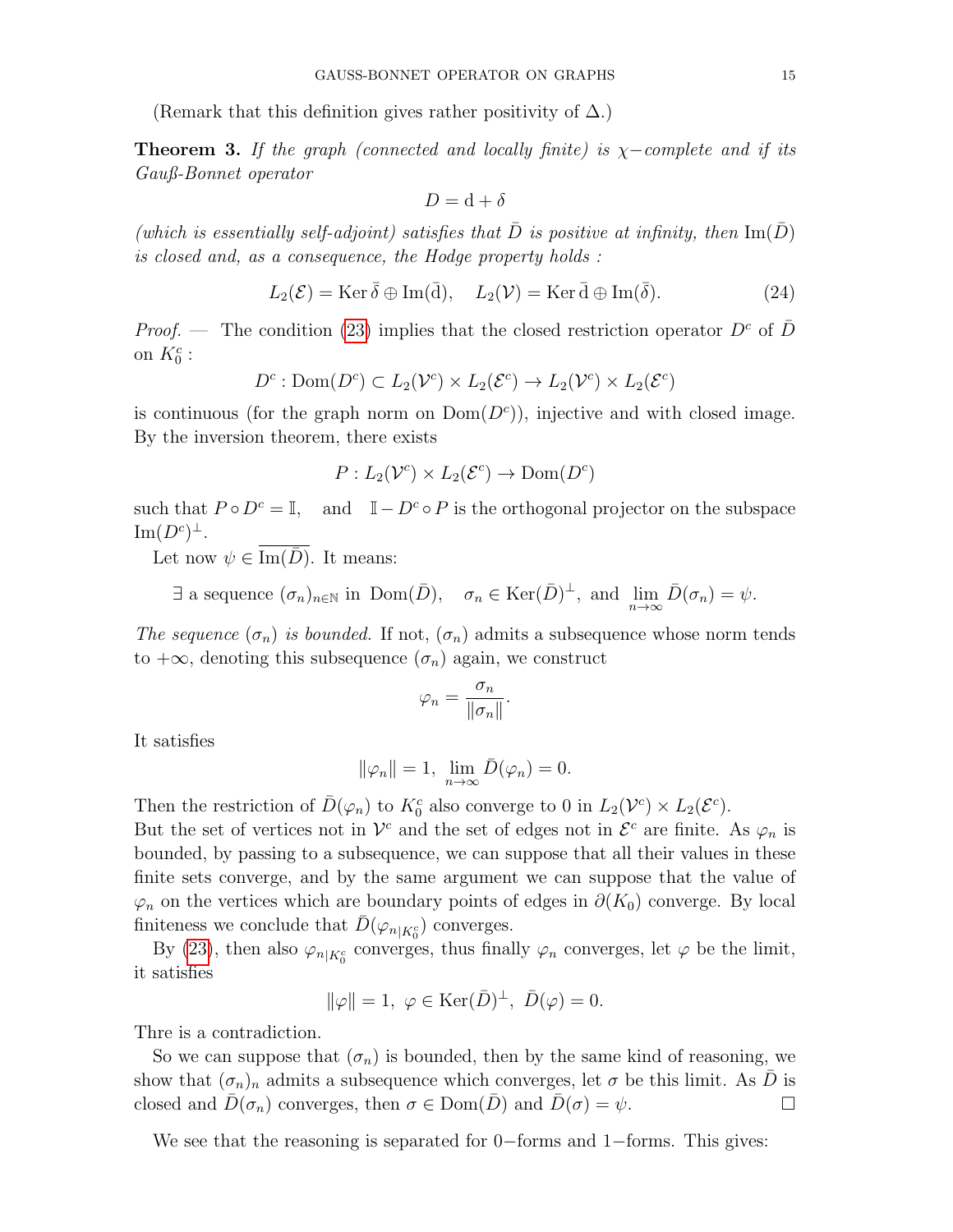Corollary 25. Let K be a graph (connected and locally finite)  $\chi$ -complete so its Gauß-Bonnet operator  $D = d + \delta$  is essentially self-adjoint. If d satisfies the condition

<span id="page-15-2"></span>
$$
\exists C > 0, \quad \forall f \in L_2(\mathcal{V}^c) \cap \text{Dom}(\bar{\mathbf{d}}), \quad \|f\| \le C \|\bar{\mathbf{d}}f\| \tag{25}
$$

for the complementary of some finite graph, then  $\text{Im } \bar{d}$  is closed and

$$
L_2(\mathcal{E}) = \text{Ker}\,\bar{\delta} \oplus \text{Im}(\bar{d}).
$$

<span id="page-15-0"></span>And there exists a similar statement for  $\delta$ .

### 5. Examples

It is clear that if  $K$  possesses infinitely many cycles (as infinite ladders, or infinite grids), the condition of positivity at infinity will not be satisfied because there will be elements in Ker  $\delta$  with support as far as we want. A family of examples could be a graph with finite geometry: there exists a finite subgraph  $K_0$  such that  $K_0^c$  is a disconnected (finite) union of branches.



<span id="page-15-1"></span>**Proposition 26.** If the connected graph  $K$  admits a finite subgraph such that its complementary is a finite union of trees with constant valence larger than 3, then, considered with the weights constant equal to 1 on vertex and edges, it is  $\chi$ −complete and Im d is closed.

*Proof.* — We will prove that d is positive at infinity, ie. on each tree. Let U be a tree with a base point and valence  $p + 1$ ,  $p \ge 2$ . We apply Corollary 17 of [\[KL10\]](#page-18-16), taking the notations of this paper (in particular  $\sharp$  denotes the cardinality): in our case  $D_U = p + 1$  is finite, so it suffices to show that the isoperimetric constant  $\alpha_U$  is positive.

Recall that

<span id="page-15-3"></span>
$$
\alpha_U = \inf_{W \subset U, \text{finite}} \frac{\sharp(\partial W)}{\sharp W}.
$$
\n(26)

For a tree, one has a notion of *height*: the base point is of height 0, and for another point its height is the necessary number of edges to join it to the base point.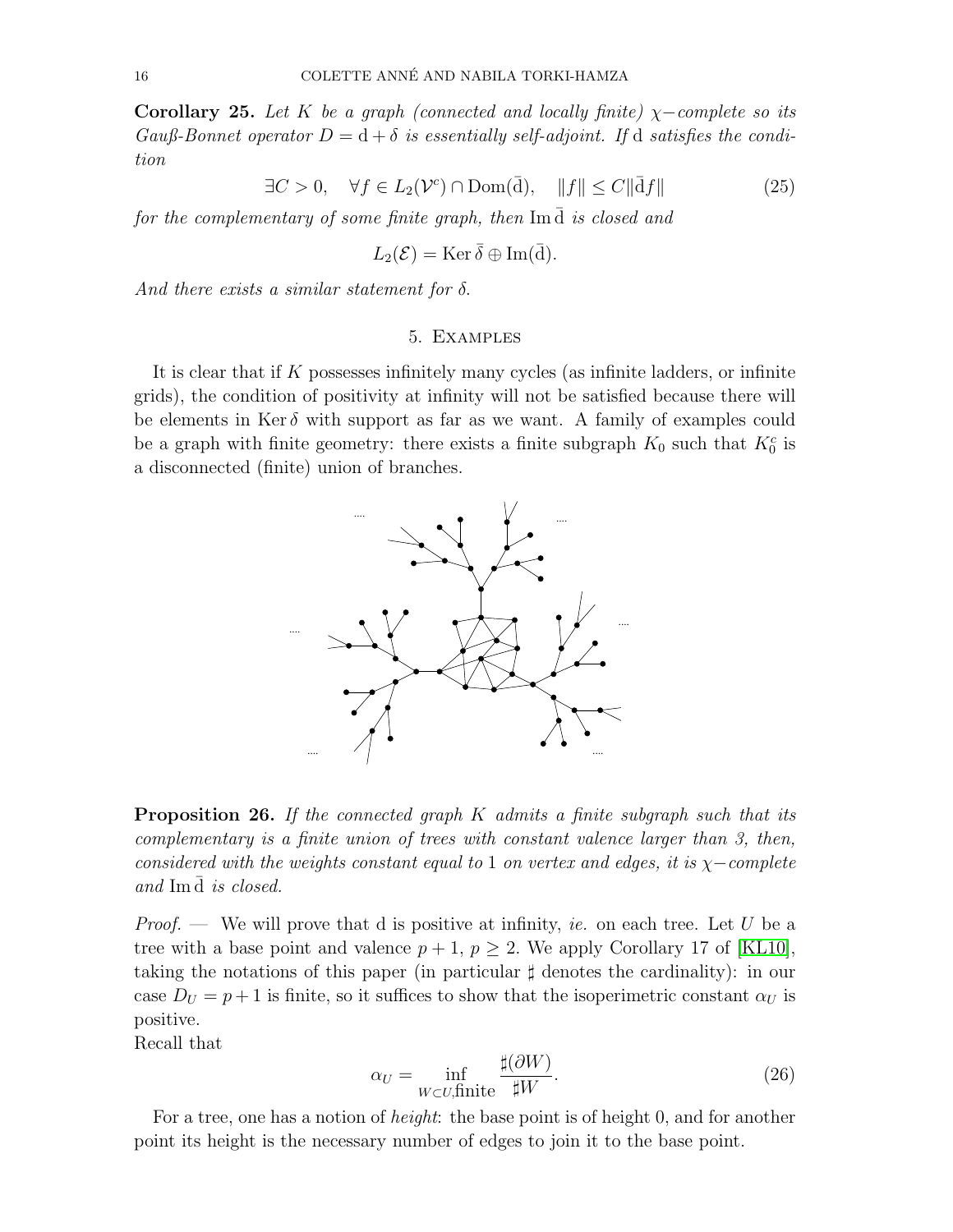Let W be a finite set of vertices of U, we shall show by reccurence on  $\sharp W$  that

$$
\sharp(\partial W) \ge \sharp W.
$$

If  $\sharp W = 1$ , then  $\sharp (\partial W) = p+1$ . If  $\sharp W = n > 1$ , let  $x \in W$  be a point of highest height in W and y is the point just below. Then define  $W' = W - \{x\}$  so  $\sharp W' = \sharp W - 1$ and

$$
y \in W \Rightarrow \sharp(\partial W) = p - 1 + \sharp(\partial W')
$$
  

$$
y \notin W \Rightarrow \sharp(\partial W) = p + 1 + \sharp(\partial W')
$$

In all cases, applying the reccurence hypothesis, we get:

$$
\sharp(\partial W) \ge p - 1 + \sharp(\partial W') \ge p - 1 + \sharp W - 1 \ge \sharp W.
$$

**Corollary 27.** Such a graph (as in the proposition [26\)](#page-15-1) satisfies also that Im  $\delta$  is closed and Ker  $\bar{d} = \{0\}$  (because constants are not in  $L_2$ ), so  $\bar{\delta}$  is surjective. As a consequence, for such a graph Flanders problem [\(19\)](#page-11-0) has always a unique solution with minimal energy.

*Proof.* — Indeed, if  $(25)$  is satisfied, then

<span id="page-16-0"></span>
$$
\forall f \in \text{Dom}(\Delta^c) \subset L_2(\mathcal{V}^c), \quad \|f\| \le C^2 \|\Delta(f)\|.
$$
 (27)

Thus, by the same reasoning as before the range of  $\bar{\Delta}$  acting on functions is closed. Now if  $(\varphi_n)_n$  is a sequence of 1-forms such that  $\delta(\varphi_n)$  converges, we can apply the Hodge decomposition [\(24\)](#page-14-0) at  $\varphi_n$ , because of the Proposition [26:](#page-15-1)

$$
\exists f_n \in \text{Dom}(\bar{d})
$$
 such that  $\delta \circ d(f_n) \in L_2(\mathcal{V})$  and converges.

But we can extract a subsequence of  $(f_n)_n$  which converges, because of [\(27\)](#page-16-0).  $\Box$ 

<span id="page-16-1"></span>**Proposition 28.** If the connected graph  $K$  admits a finite subgraph such that its complementary is a finite union of trees with valencelarger than 3, then, considered with the weights equal to the valence on vertices and constant equal to 1 on edges, it is  $\chi$ −complete and Im d is closed.

*Proof.* — It is clear that such a graph satisfies the condition of  $\chi$ -completeness. The fact that d is positive at infinity is again a consequence of the results of [\[KL10\]](#page-18-16). Indeed, by hypothesis we have  $\forall v \in V, m(v) = \#\{e \in \mathcal{E}, e^+ = v\}$  at least on the "tree-part", thus is it equal to the function n introduced in [\[KL10\]](#page-18-16) and their d is constant equal to 1. By their Proposition 15, the quadratic form on a part  $U$  is bounded from below by  $1 - \sqrt{1 - \alpha_U^2}$  if  $\alpha_U$  is the isoperimetric constant introduced in [\(26\)](#page-15-3) but now with the volumes |.| defined by the weights:

$$
\alpha_U = \inf_{W \subset U, \text{finite}} \frac{|\partial W|}{|W|}.
$$

 $\Box$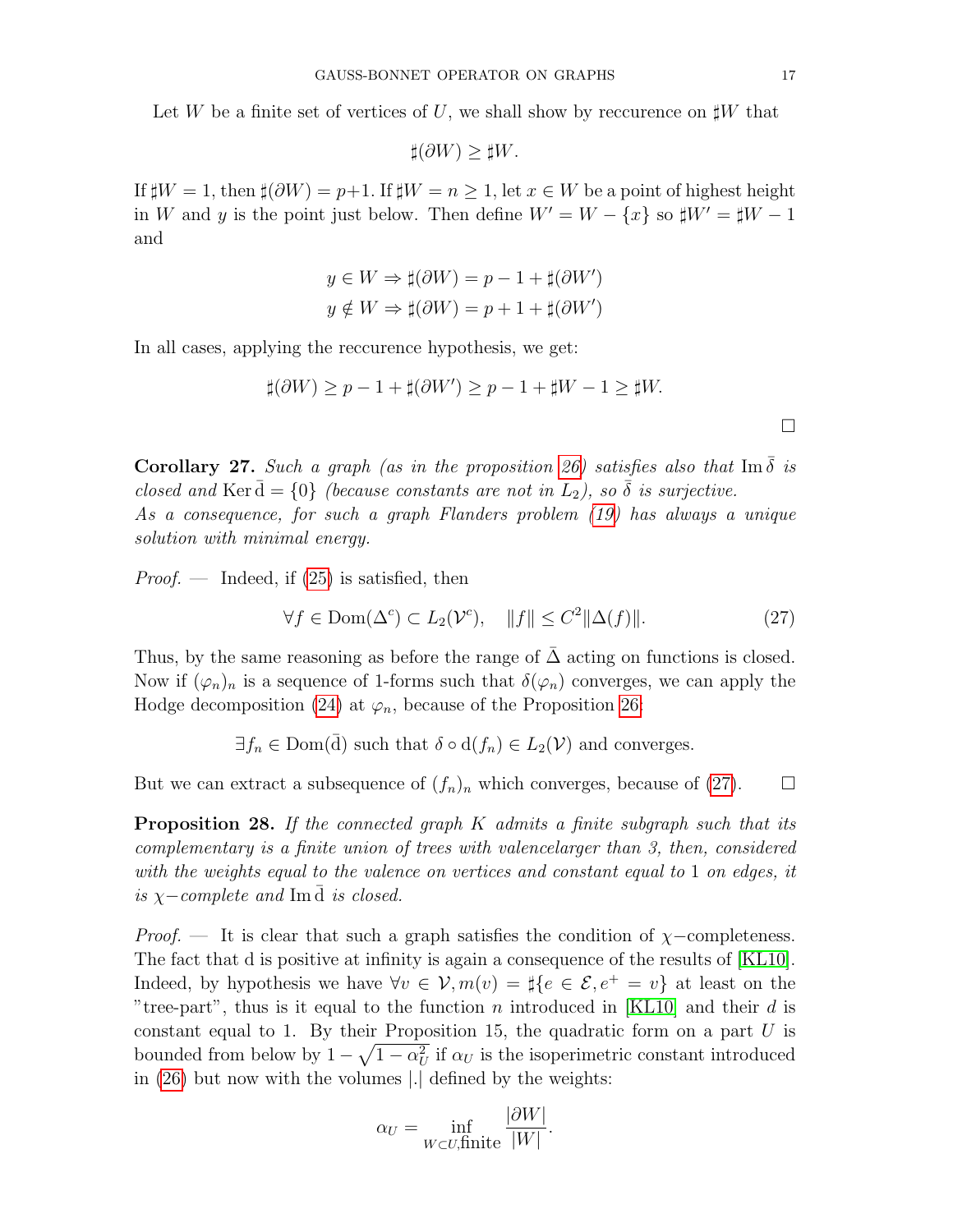Let W be a finite part of a tree. Its number of (oriented) edges is  $\sum$ v∈W  $m(v) = |W|.$ But, because it is in a tree the number of interior edges is at most  $2.\sharp(W)$ . Thus

$$
\frac{|\partial W|}{|W|} \ge \frac{\sum_{v \in W} (m(v) - 2)}{\sum_{v \in W} m(v)} \ge \frac{1}{3}
$$

because  $m(v) \geq 3$ .

The same Corollary as before holds, for the same reasons.

**Corollary 29.** Such a graph (as in the Proposition [28\)](#page-16-1) satisfies also that Im  $\delta$  is closed and Ker d =  $\{0\}$  (because constants are not in  $L_2$ ), so  $\delta$  is surjective. As a consequence, for such a graph, Flanders problem [\(19\)](#page-11-0) has always a unique solution with minimal energy.

**Remark 30.** Take care to the fact that in these situations Ker  $\bar{\delta}$  can be non trivial : on a tree of valence 3, with all the weights equal to 1, fix a point  $O$ , it has at least two edges which go to infinity:  $(x, 0)$  and  $(y, 0)$ .



Let  $\varphi$  be the form such that

$$
\varphi(x, O) = 1, \ \varphi(y, O) = -1
$$

at the n-level on the branch emanating from x we put the value of  $\varphi$  to be  $\frac{1}{\infty}$  $\frac{1}{2^n}$ , and at the n-level on the branch emanating from y we put the value of  $\varphi$  to be  $\frac{-1}{2}$  $\frac{1}{2^n}$ . Elsewhere, we put  $\varphi(e) = 0$ .

It is easy to verify that such a  $\varphi$  is in  $L_2$  and satisfies  $\delta(\varphi) = 0$ , see also [\[Ay13\]](#page-18-17).

Remark 31. In these two last cases the Laplacian is bounded, and the non zero spectrum is bounded from below because the isoperimetric constant  $\alpha_U$  admits a bound independent on U.

**Acknowledgements** Part of this work was done while the author N.T-H was visiting the University of Nantes. She would like to thank the Laboratoire de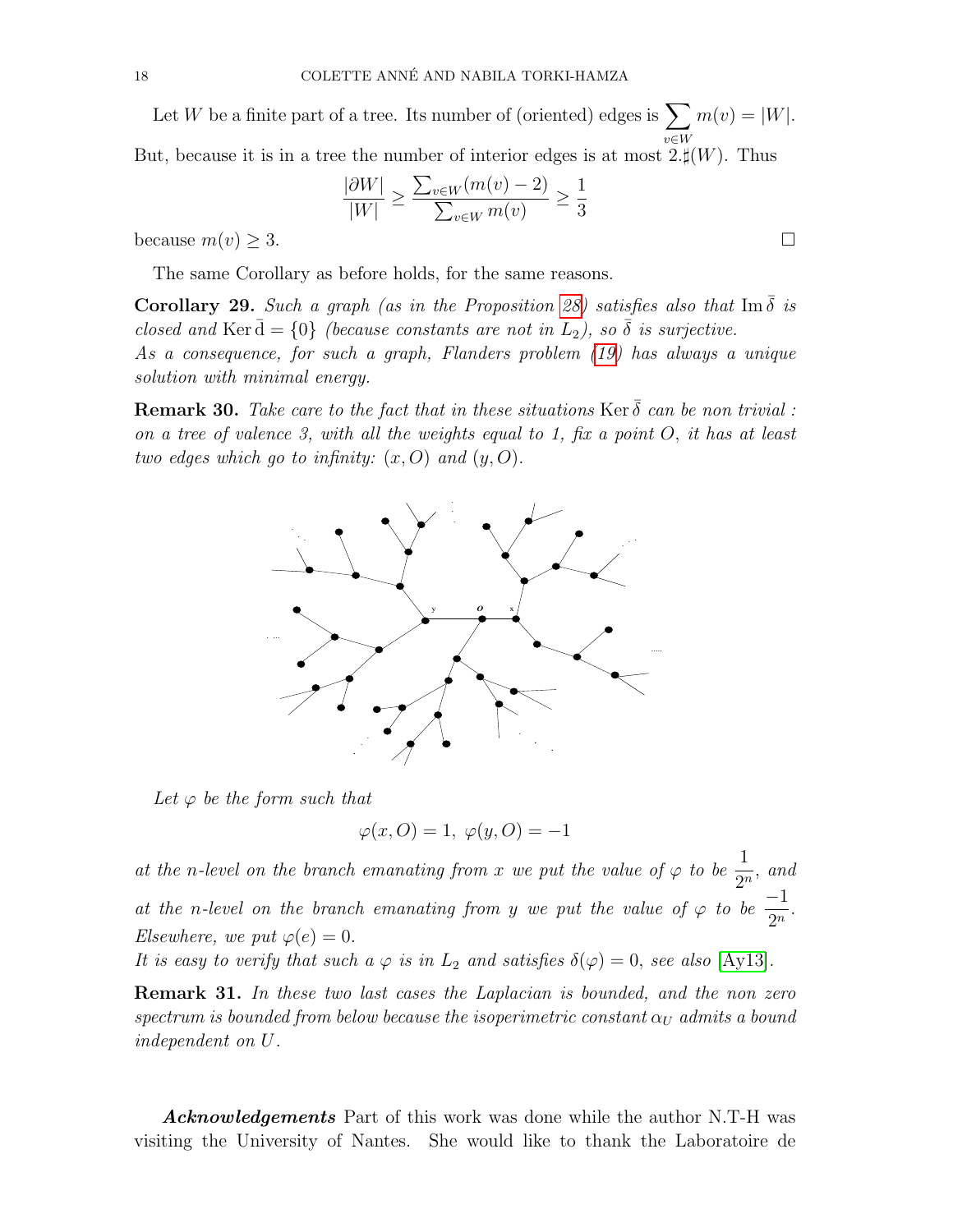Mathématiques Jean Leray (LMJL) for its hospitality. She is greatly indebted to the research unity (UR  $/$  13 Z S 47) for its continuous support.

This work was supported by Grants through both Géanpyl project (FR 2962 du CNRS Mathématiques des Pays de Loire) and PHC-Utique (13 G 15-01) "Graphes, géométrie et théorie spectrale".

The authors thank Sylvain Golenia, Matthias Keller and Ognjen Milatovic for their reading with great interest and for their remarks. They would like to thank also the anonymous referee for their numerous relevant remarks and useful suggestions.

### **REFERENCES**

<span id="page-18-17"></span><span id="page-18-13"></span><span id="page-18-12"></span><span id="page-18-8"></span><span id="page-18-6"></span><span id="page-18-4"></span><span id="page-18-3"></span><span id="page-18-2"></span><span id="page-18-1"></span><span id="page-18-0"></span>

| [A93]                | N. Anghel, An abstract index theorem on noncompact Riemannian manifolds, Hous-<br>ton J. Math. 19 no. 2 (1993), 223-237.                                                                                     |
|----------------------|--------------------------------------------------------------------------------------------------------------------------------------------------------------------------------------------------------------|
| [Ay13]               | H. Ayadi, Semi-Fredholmness of the discrete Gauß-Bonnet operator, preprint, (2013).                                                                                                                          |
| [Cm12]               | J. Carmesin, A characterization of the locally finite networks admitting non-constant<br>harmonic functions, Potential Anal., $37$ , $(2012)$ , $229-245$ .                                                  |
| [Ch73]               | Paul R. Chernoff, <i>Essential self-adjointness of powers of generators of hyperbolic</i><br>equations., J. Funct. Anal. 12 (1973), 401-414.                                                                 |
| [CdV91]              | Y. Colin de Verdière, Théorème de Kirchhoff et théorie de Hodge, Séminaire de<br>théorie spectrale et géométrie, Chambéry-Grenoble (1990-1991), 89-94.                                                       |
| [CdV98]              | Y. Colin de Verdière, Spectres de graphes, Cours Spécialisés [Specialized Courses], 4,<br>Société Mathématique de France, Paris, (1998).                                                                     |
| [CTT11]              | Y. Colin de Verdière, N. Torki-Hamza, F. Truc, <i>Essential Self-adjointness for combi-</i><br>natorial Schrödinger Operators II- Metrically non complete graphs, Math Phys Anal<br>Geom $14$ (2011), 21-38. |
| [D84]                | J. Dodziuk, Difference equations, isoperimetric inequality and transience of certain<br>random walks, Trans. Amer. Math. Soc. 284 no. 2 (1984), 787-794.                                                     |
| [DK87]               | J. Dodziuk and L. Karp, Spectral and function theory for combinatorial Laplacians,<br>Geometry of random motion (Ithaca, N.Y., 1987) 25–40, Contemp. Math., 73, Amer.<br>Math. Soc., Providence, RI, (1988). |
| [DS99]               | P.G. Doyle and J.L. Snell, Random walks and electric networks, the Carus Mathe-<br>matical Monographs, $22$ , (1999).                                                                                        |
| $[$ F71 $]$          | H. Flanders, <i>Infinite networks: I- Resistive Networks</i> , IEEE Trans. Circuit Theory<br>CT-18 no. 3 (1971), 326-331.                                                                                    |
| [G10]                | A. Georgakopoulos, Uniqueness of electrical currents in a network of finite total<br><i>resistance</i> , J. London Math. Soc. 82 no. 2 $(2010)$ , 256–272.                                                   |
| [GH12]               | S. Golénia and T. Haugomat, On the A.C. spectrum of 1D discrete Dirac operator<br>ArXiv 1207.3516, $(2012)$ to appear in Meth. Funct. An. Top.                                                               |
| [HKMW13]             | X. Huang, M. Keller, J. Masamune, R.K. Wojciechowski, A note on self-adjoint<br>extensions of the Laplacian on weighted graphs, J. Funct. Anal. 265 no. 8 (2013),<br>$1556 - 1578.$                          |
| [JP14]               | P.E.T. Jorgensen and E.P.J. Pearse, Operator theory of electrical resistance networks,<br>380 pages, to appear in Springer's Universitext series, ArXiv 0806.3881.                                           |
| $\vert$ KL10 $\vert$ | M. Keller, D. Lenz, Unbounded Laplacians on graphs: basic spectral properties and<br>the heat equation, Math. Model. Nat. Phenom. $5$ no. $4$ (2010), 198-224.                                               |
| $\vert$ KL12 $\vert$ | M. Keller, D. Lenz, <i>Dirichlet forms and stochastic completneness of graphs and sub-</i><br>graphs, J. reine angew. Math., 666, (2012), 189-223. arXiv:0904.2985 [math.FA]                                 |
| [LP14]               | R. Lyons, Y. Peres, Probability on Trees and Networks, Cambridge University Press                                                                                                                            |

<span id="page-18-16"></span><span id="page-18-15"></span><span id="page-18-14"></span><span id="page-18-11"></span><span id="page-18-10"></span><span id="page-18-9"></span><span id="page-18-7"></span><span id="page-18-5"></span>(2014), In preparation. Current version available at

<http://mypage.iu.edu/~rdlyons/>.